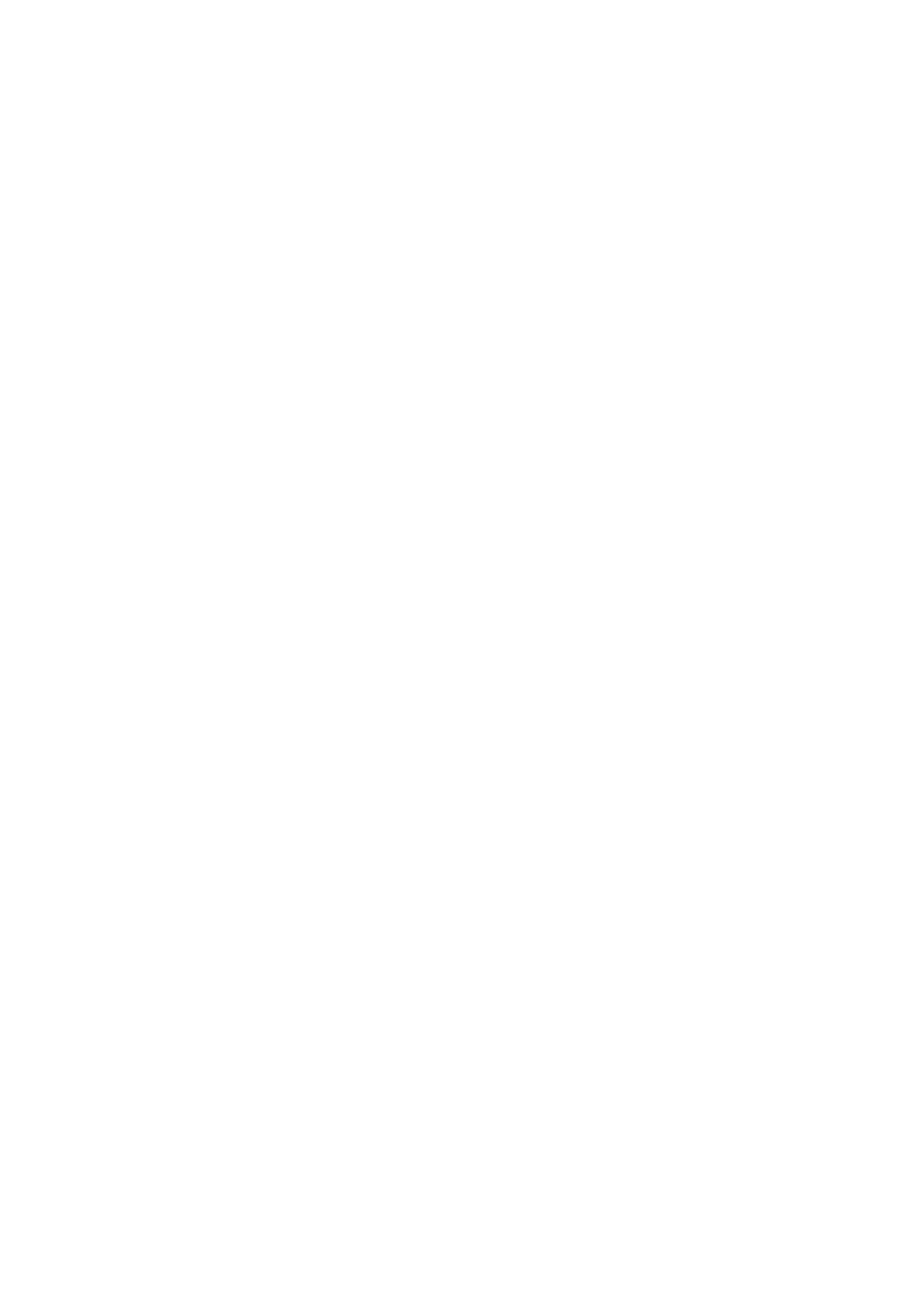# Myth and Emotions

Edited by

José Manuel Losada and Antonella Lipscomb

Cambridge Scholars Publishing

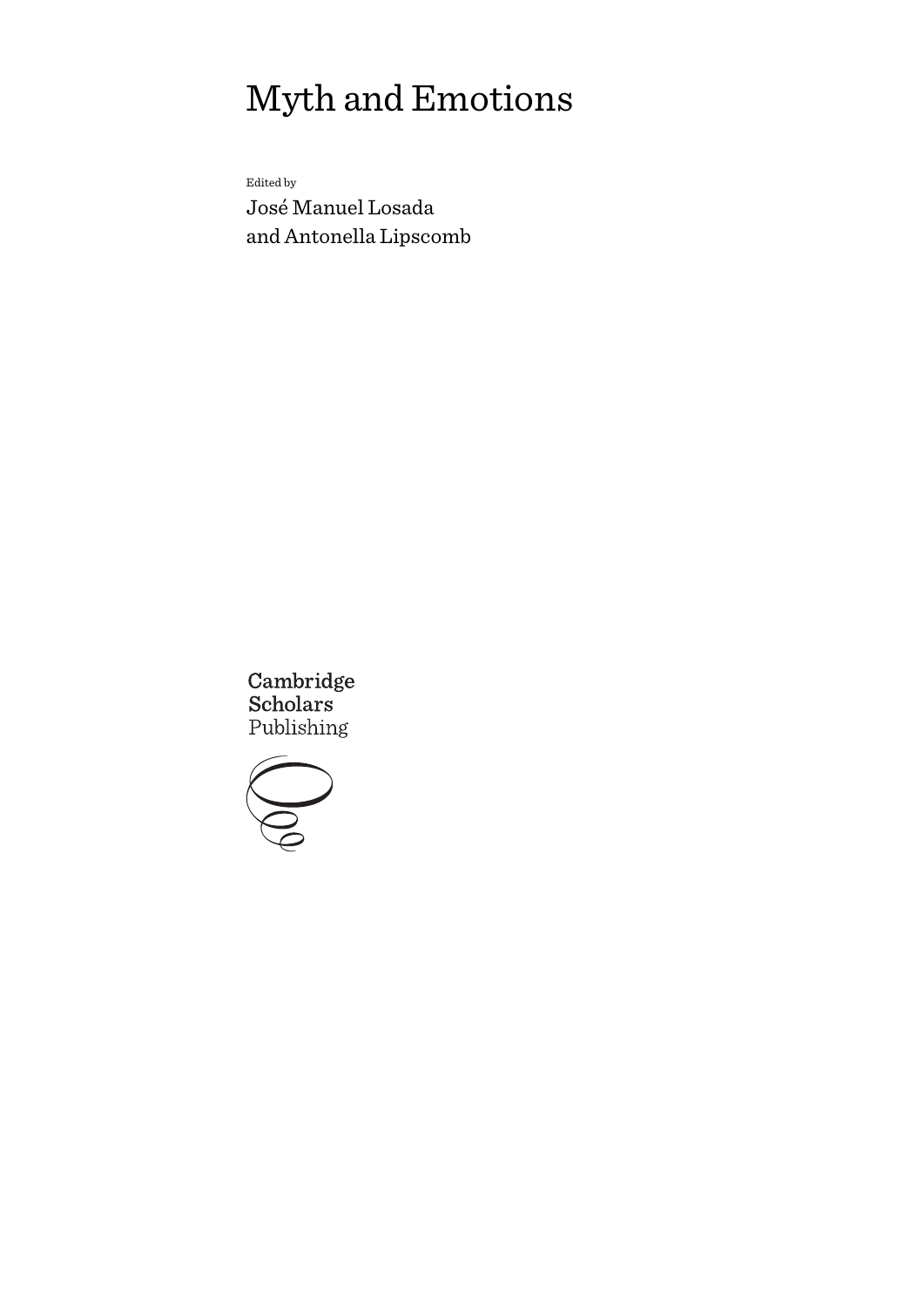Myth and Emotions

Edited by José Manuel Losada and Antonella Lipscomb

This book first published 2017

Cambridge Scholars Publishing

Lady Stephenson Library, Newcastle upon Tyne, NE6 2PA, UK

British Library Cataloguing in Publication Data A catalogue record for this book is available from the British Library

Copyright © 2017 by José Manuel Losada, Antonella Lipscomb and contributors

All rights for this book reserved. No part of this book may be reproduced, stored in a retrieval system, or transmitted, in any form or by any means, electronic, mechanical, photocopying, recording or otherwise, without the prior permission of the copyright owner.

ISBN (10): 1-5275-0011-X ISBN (13): 978-1-5275-0011-2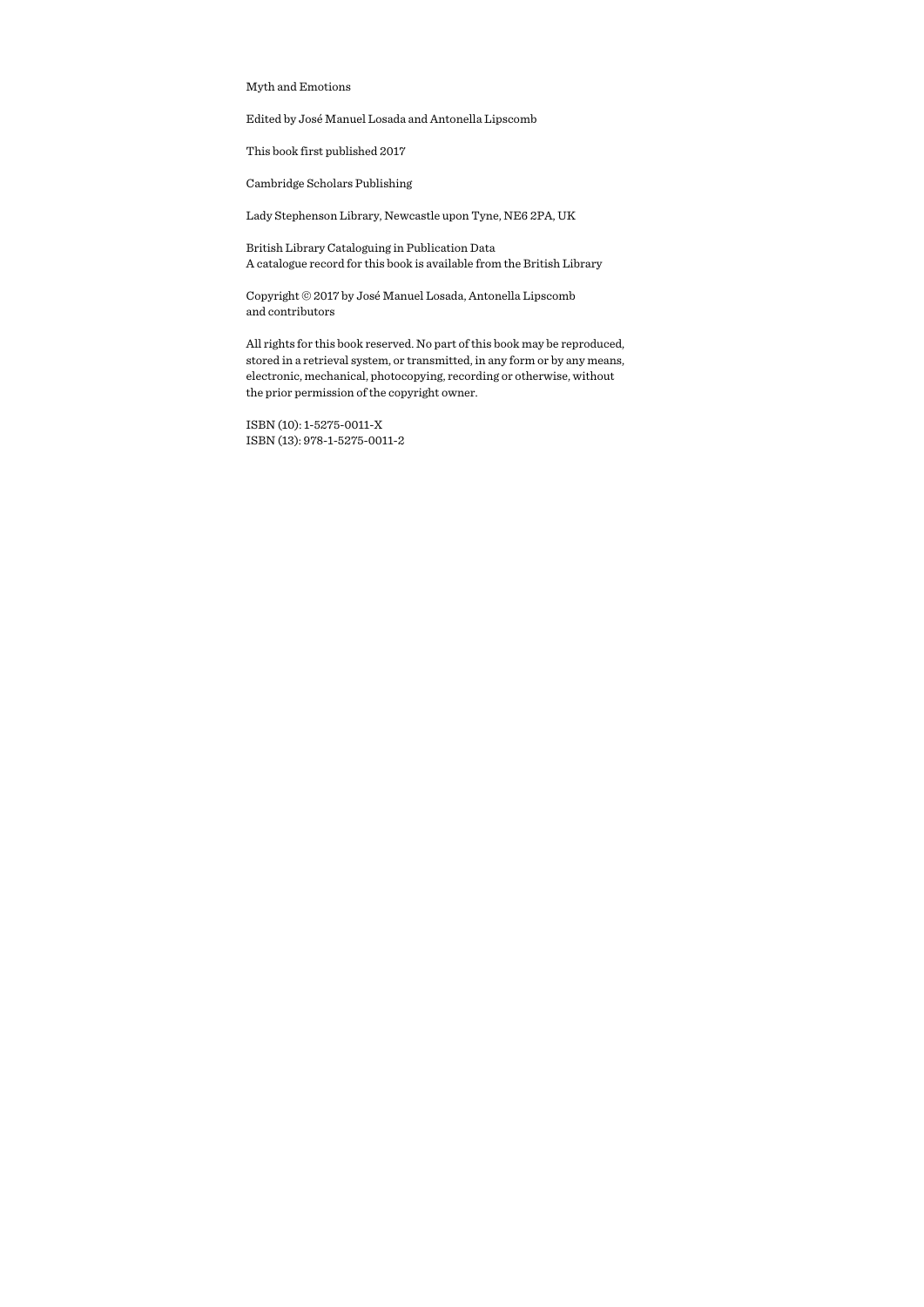# TABLE OF CONTENTS

| ACKNOWLEDGEMENTS / AGRADECIMIENTOS / REMERCIEMENTS                                                                                   | IX          |  |
|--------------------------------------------------------------------------------------------------------------------------------------|-------------|--|
| SCIENTIFIC BOARD / COMITÉ CIENTÍFICO / COMITÉ SCIENTIFIQUE                                                                           |             |  |
|                                                                                                                                      | XIII        |  |
|                                                                                                                                      | XV          |  |
|                                                                                                                                      | <b>XVII</b> |  |
| I. THEORY                                                                                                                            |             |  |
| Chapter One (I and II): Towards a Mythcriticism of Emotions /<br>José Manuel Losada                                                  | 3           |  |
| Chapter Two: Mytho-pathologie: la dramaturgie des affects.<br>Jean-Jacques Wunenburger                                               | 53          |  |
| Chapter Three: El dolor de la luna: el mito griego<br>Leticia Cortina Aracil                                                         | 61          |  |
| Eva Aladro Vico                                                                                                                      | 71          |  |
| Chapter Five: La lógica emocional y la tensión<br>Rosa Fernández Urtasun                                                             | 81          |  |
| <b>II. PRACTICE</b>                                                                                                                  |             |  |
| A. Positivity                                                                                                                        |             |  |
| Chapter Six: Antígona en Chalandon y los hermanos<br>Dardenne: de las emociones a la superación de la tragedia<br>Pilar Andrade Boué | 97          |  |
| Chapter Seven: Mito, género y emociones: Medea,<br>Clitemnestra y Casandra en la obra dramática<br>Helen Freear-Papio                | 107         |  |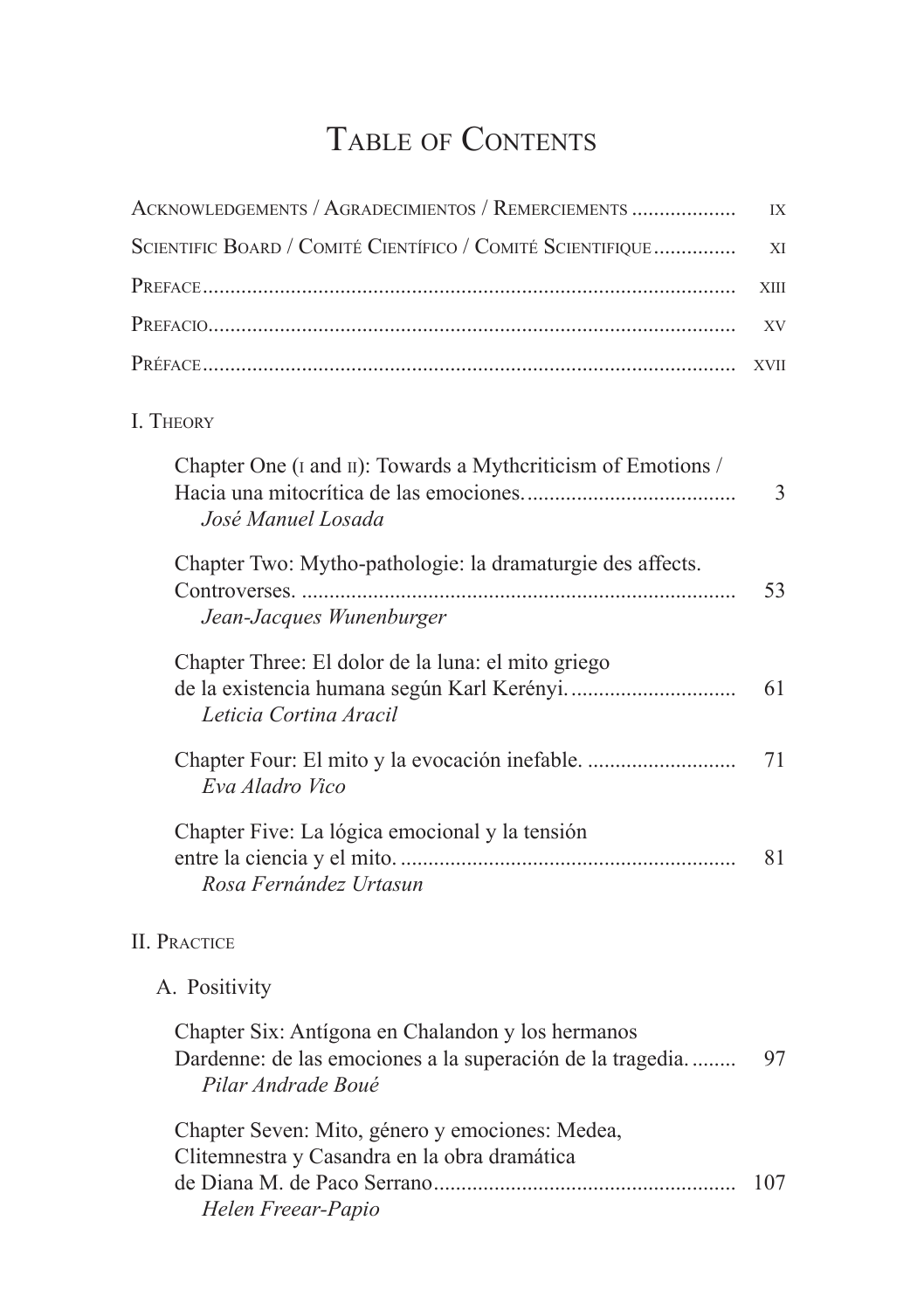#### vi Table of Contents

| Chapter Eight: "We Are All Kids of E": Postmodern<br>emotional manipulation in Caridad Svich's Retelling<br>Sofia Stamatelou | 117 |
|------------------------------------------------------------------------------------------------------------------------------|-----|
| Chapter Nine: Tragedia griega y devenir mujer en los<br>Carmen Velasco Rengel                                                | 125 |
| Chapter Ten: Reaching beyond Reality:<br><b>Leon Burnett</b>                                                                 | 135 |
| B. Traumatic-vulnerable Negativity                                                                                           |     |
| Chapter Eleven: Umberto Saba entre mito, nostalgia<br>José Luis Aja Sánchez                                                  | 147 |
| Chapter Twelve: The Inner Compass: Myth, Emotion<br>Saul Andreetti                                                           | 157 |
| Chapter Thirteen: De la parodie comme modèle de lecture<br>Séverine Reyrolle                                                 | 167 |
| Chapter Fourteen: Miseria y grandeza de Ulises en<br>Lourdes Carriedo López                                                  | 177 |
| Chapter Fifteen: L'importance d'être et de paraître<br>Maria do Rosário Girão Ribeiro dos Santos<br>and Manuel José Silva    | 189 |
| Chapter Sixteen: Orpheus and Eurydice rewritten,<br>Metka Zupančič                                                           | 199 |
| C. Violent Negativity                                                                                                        |     |
| Chapter Seventeen: A vueltas con el orden.<br>Javier Mañero Rodicio                                                          |     |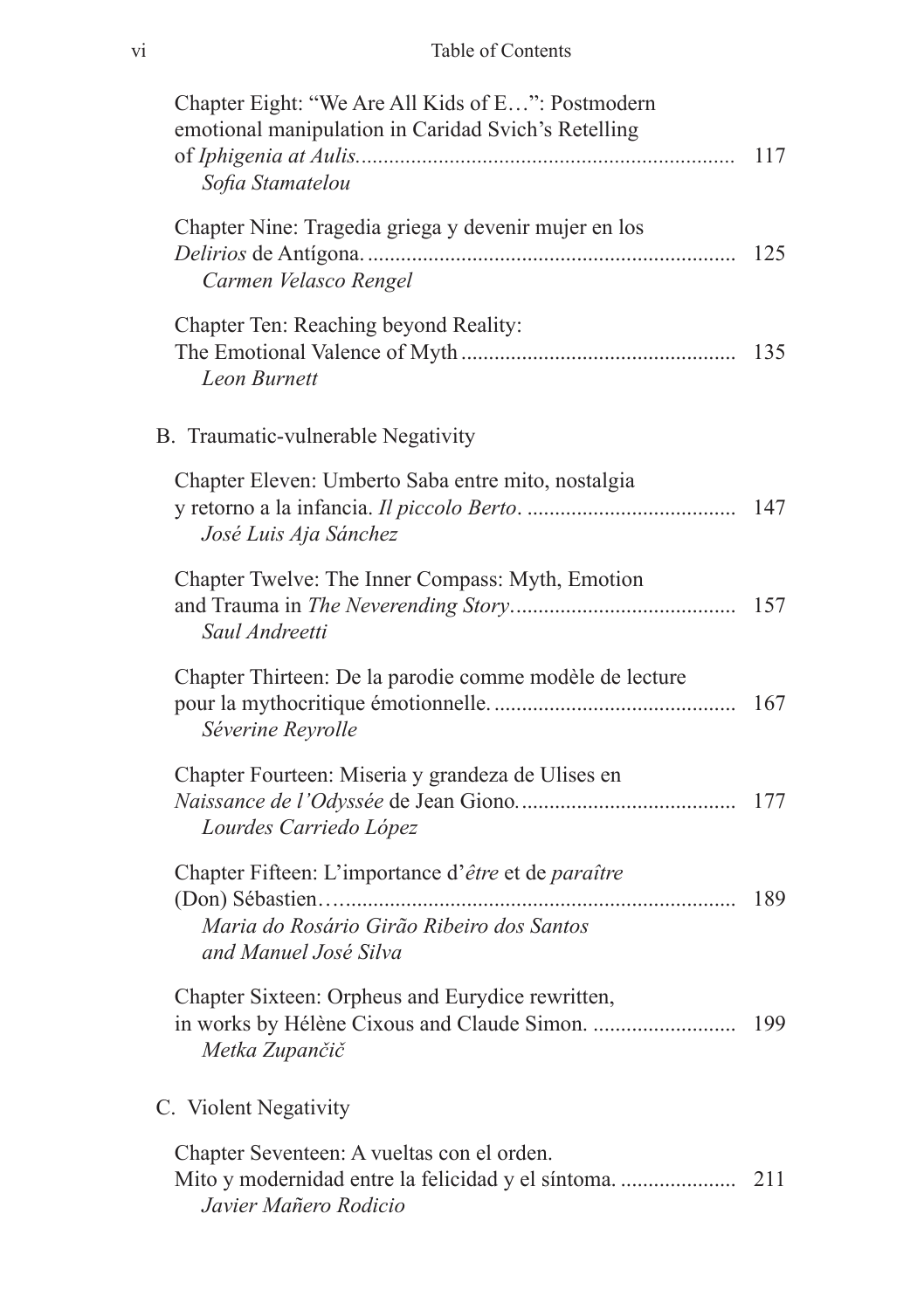| Chapter Eighteen: La reescritura mítica en Incendies (2003),<br>de Wajdi Mouawad: Edipo en el contexto de la guerra.<br>Nieves Marín Cobos | 223 |
|--------------------------------------------------------------------------------------------------------------------------------------------|-----|
| Chapter Nineteen: Weaving the Emotional Mitos<br>within and without the Labyrinth: Politics of Emotion<br>Nikitas Paterakis                |     |
| Chapter Twenty: Que reste-t-il de la fureur de Médée?<br>Ian De Toffoli                                                                    | 241 |
| Záviš Šuman                                                                                                                                |     |
| Chapter Twenty-Two: Emociones ambivalentes:<br>Patricia Martínez García                                                                    | 259 |
| Chapter Twenty-Three: "This isn't meat. This is man":<br>el miedo como componente emocional constitutivo<br>Luis Alberto Pérez Amezcua     | 267 |
| Chapter Twenty-Four: Epopeyas postmodernas y<br>Juan González Etxeberria                                                                   | 279 |
| Chapter Twenty-Five: ¿Tienen las rusalki una vida sentimental? 291<br>Francisco Molina Moreno                                              |     |
| Chapter Twenty-Six: Black Mirror ("Ahora mismo vuelvo"):<br>melancolía, simulacro y el fracaso de Prometeo<br>José María Contreras Espuny  | 301 |
|                                                                                                                                            | 309 |
|                                                                                                                                            | 337 |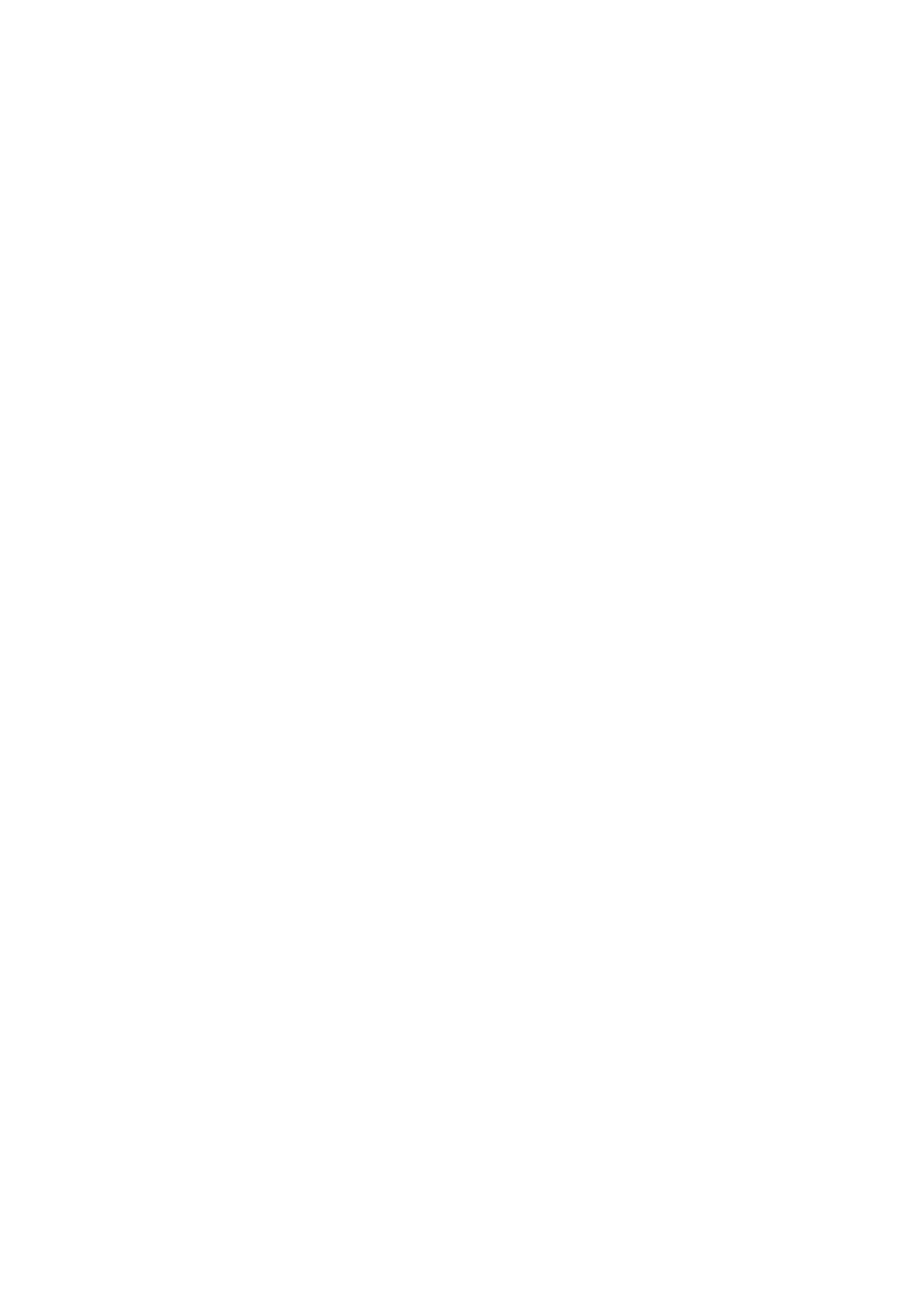# ACKNOWLEDGEMENTS Agradecimientos / Remerciements

This publication has been possible thanks to the funding of the Comunidad de Madrid and the European Social Fund via the Research Programme *acis & galatea, Research Activities on Cultural Mythcriticism* (ref. s2015/hum-3362).

*acis,* a *Research Group of Mythcriticism* (https://www.ucm.es/acis/), *Amaltea, Journal of Mythcriticism* (http://revistas.ucm.es/index.php/amal), and *Asteria, International Association for Mythcriticism* (http://www. asteriamyth.com/), have also actively cooperated.

The index and the layout have been set up by María Celaya (www. apiedepagina.net).

\*\*\*

Esta publicación se ha beneficiado de una ayuda de la Comunidad de Madrid y el Fondo Social Europeo, a través del Programa de Investigación *acis & galatea, Actividades de Investigación en Mitocrítica Cultural* (ref. <sup>s</sup>2015/hum-3362).

Han colaborado activamente, además, *acis, Grupo de Investigación en Mitocrítica* (https://www.ucm.es/acis/), *Amaltea, Revista de Mitocrítica* (http://revistas.ucm.es/index.php/amal) y *Asteria, Asociación Internacional de Mitocrítica* (http://www.asteriamyth.com/).

El índice, la maquetación y la corrección ortotipográfica han corrido a cargo de María Celaya (www.apiedepagina.net).

\*\*\*

Cette publication a bénéficié d'une aide de la Comunidad de Madrid et du Fonds Social Européen à travers le Programme de Recherche *acis & galatea, Activités de Recherche en Mythocritique Culturelle* (réf. s2015/  $HIM-3362$ ).

Ont également collaboré activement *acis, Groupe de Recherche en Mythocritique* (https://www.ucm.es/acis/), *Amaltea, Revue de Mythocritique* (http://revistas.ucm.es/index.php/amal) et *Asteria, Association Internationale de Mythocritique* (http://www.asteriamyth.com/).

L'index et la mise en page ont été pris en charge par María Celaya (www. apiedepagina.net).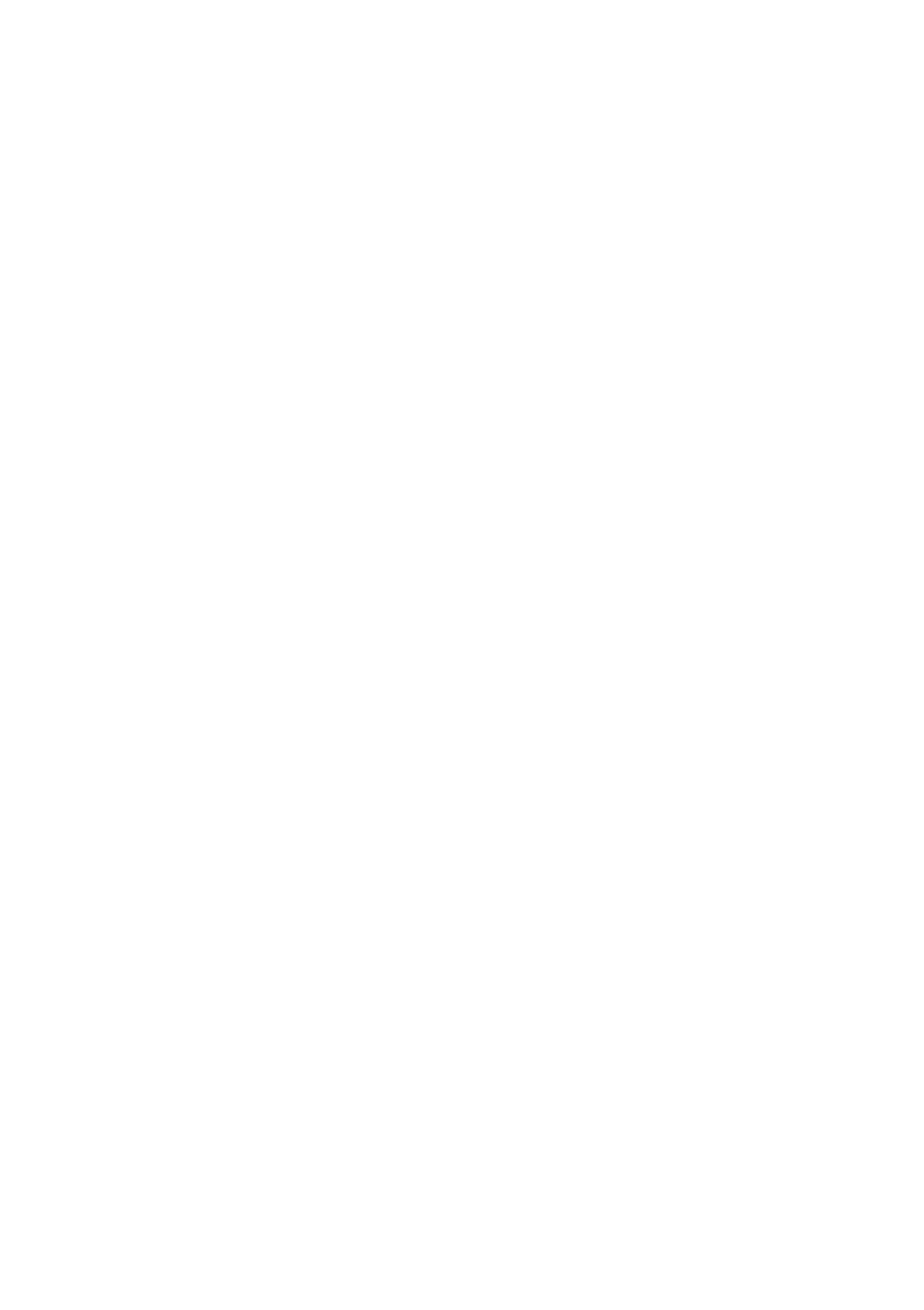# SCIENTIFIC BOARD Comité Científico / Comité Scientifique

| Dr. Antonella LipscombEditor |  |
|------------------------------|--|

| Dr. Antonio Ballesteros UNED (Madrid)                          |  |
|----------------------------------------------------------------|--|
| Dr. Esther Bautista Naranjo  Universidad de Castilla-La Mancha |  |
| Prof. Alberto Bernabé Pajares Universidad Complutense (UCM)    |  |
|                                                                |  |
| Dr. Esther Borrego Gutiérrez  UCM                              |  |
|                                                                |  |
| Dr. Denis Canellas de Castro Duarte  UCM                       |  |
|                                                                |  |
|                                                                |  |
|                                                                |  |
|                                                                |  |
|                                                                |  |
| Dr. Juan González Etxeberria  UCM                              |  |
|                                                                |  |
|                                                                |  |
| Dr. David Hernández  UNED (Madrid)                             |  |
| Dr. Ana Isabel Jiménez San Cristóbal. UCM                      |  |
|                                                                |  |
|                                                                |  |
| Dr. Francisco Molina MorenoUCM                                 |  |
|                                                                |  |
|                                                                |  |
|                                                                |  |
|                                                                |  |
| Prof. Jean-Jacques Wunenburger  Université de Lyon             |  |
| Prof. Metka ZupančičUniversity of Alabama                      |  |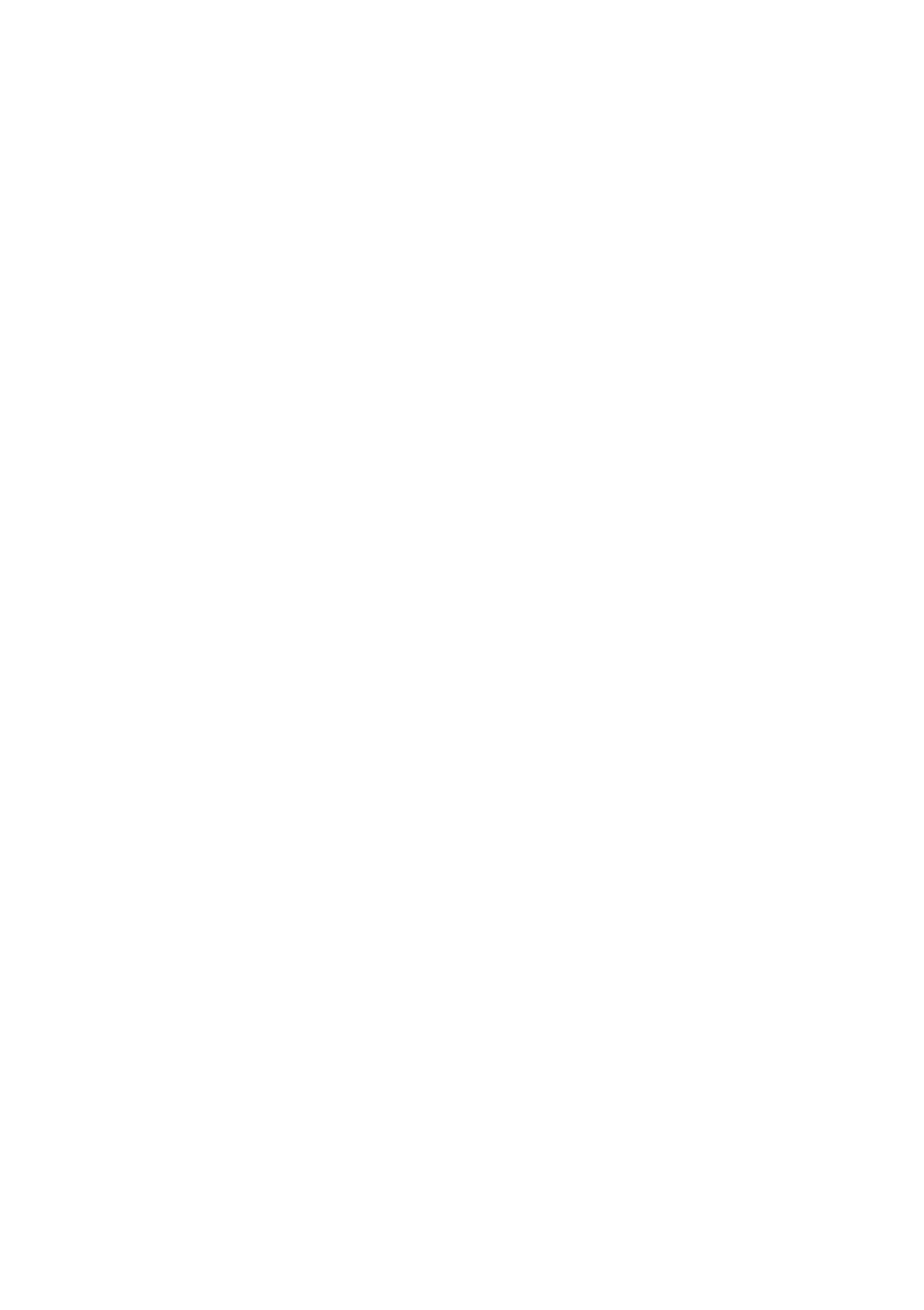## PREFACE

Progress in the knowledge of thought and psychology brings to light dimensions that have remained hidden for centuries. In the contemporary era the most recognized researchers have demonstrated that our behaviour depends less on rational causes than on emotional causes. More than in any other period in history, individuals react as consequences of impulse, most of the time unexpected. Advertisements, which offer promises that are rationally unrelated to the product on sale, unquestionably make profitable the impulsive behaviour converted into a stereotype of the consumer society. Emotion―in its interaction with feelings, moods and affections―largely shapes our response to the world. It conditions our motivations, gives us energy and orders our private and social behaviour.

Myth cannot stay on the sidelines of this reflection. As a matter of fact, this is one of the meanings of literature, visual arts and performance: bringing to light the usual resource of our psychism to a purely emotional explanation that allows the achievement of the undeniable objectives of the human being. Rational logic and emotional logic complement themselves. There is a promising field for research on the relationship between myth and the biopsychology of emotion. Mythcriticism should include the description and analysis of the paths whereby the rhetoric of individual and social psychology intersects with the cultural practice of myths.

The emotive nature of myth lays the foundation of the research proposed for this volume, that adopts, as a work hypothesis, the following definition of myth: "explanatory, symbolic and dynamic account of one or various personal and extraordinary events with transcendent referent, that lacks in principle of historical testimony; that is made up of a series of invariant elements reducible to themes submitted to crisis; that presents a conflictive, emotive and functional character, and always refers to an absolute cosmogony or eschatology, either particular or universal" (JM Losada, *Mitos de hoy*, Berlin, Logos Verlag, 2016). This definition will be matched with other less canonical definitions, resulting in the mythification of characters, places and historical events.

The arguments of the literary and artistic productions studied here raise situations that our psychism interprets somehow or other. Thanks to the conference we have realized that these arguments and situations are usually interpreted according to positive or negative parameters, and that the negative perception can be classified differently according to a passive principle (typically identified by the weakness of the subject-victim) or to an active principle (typically identified by the violence of the subject-aggressor). We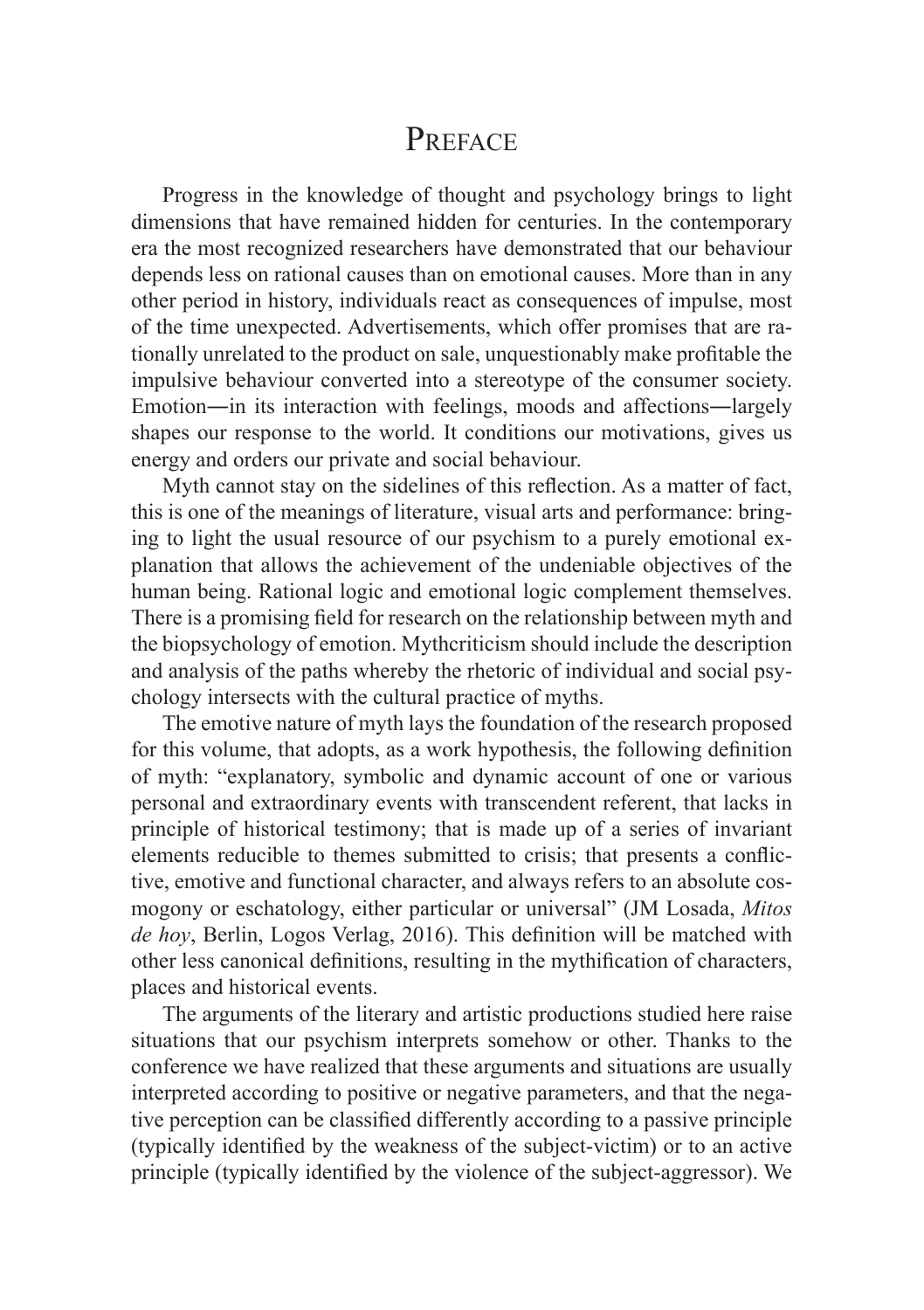have therefore distributed the "practical" contributions of the volume into three corresponding parts (Positivity, Traumatic-vulnerable Negativity, Violent Negativity).

Ultimately, this book aims to provide a study, as wide and thorough as possible, that brings guidelines and models capable of interpreting the mythical-emotional phenomena. Its implementation will be of great help to understand an important part of the writing and art of modernity and postmodernity, as well as cultures and thought of our current society.

\*\*\*

This book is not merely a compilation of the proceedings of the iv International Conference on Mythcriticism "Myth and Emotions" held at Complutense University of Madrid  $(24<sup>th</sup>-28<sup>th</sup>$  October 2016). A numerous group of expert reviewers have assessed the one hundred and fifty papers submitted for our consideration, among which a rigorous selection has been made by the editors.

As a result of the three previous conferences (held in 2011, 2012 and 2014) the following volumes have been published:

1. *Myth and Subversion in the Contemporary Novel* (José Manuel Losada & Marta Guirao eds.), Newcastle upon Tyne, Cambridge Scholars Publishing, 2012, xvi-523 p. isbn: 1-4438-3746-6.

2. *Mito e interdisciplinariedad. Los mitos antiguos, medievales y modernos en la literatura y las artes contemporáneas* (José Manuel Losada & Antonella Lipscomb eds.), Bari (Italy), Levante Editori, 2013, 458 p., 80 ill. isbn: 978-88-7949-623-0.

3. *Myths in Crisis: The Crisis of Myth* (José Manuel Losada & Antonella Lipscomb eds.), Newcastle upon Tyne, Cambridge Scholars Publishing, 2015, xxix-441 p. isbn: 978-1-4438-7814-2.

> José Manuel Losada & Antonella Lipscomb Madrid & Cologne, June 4th, 2017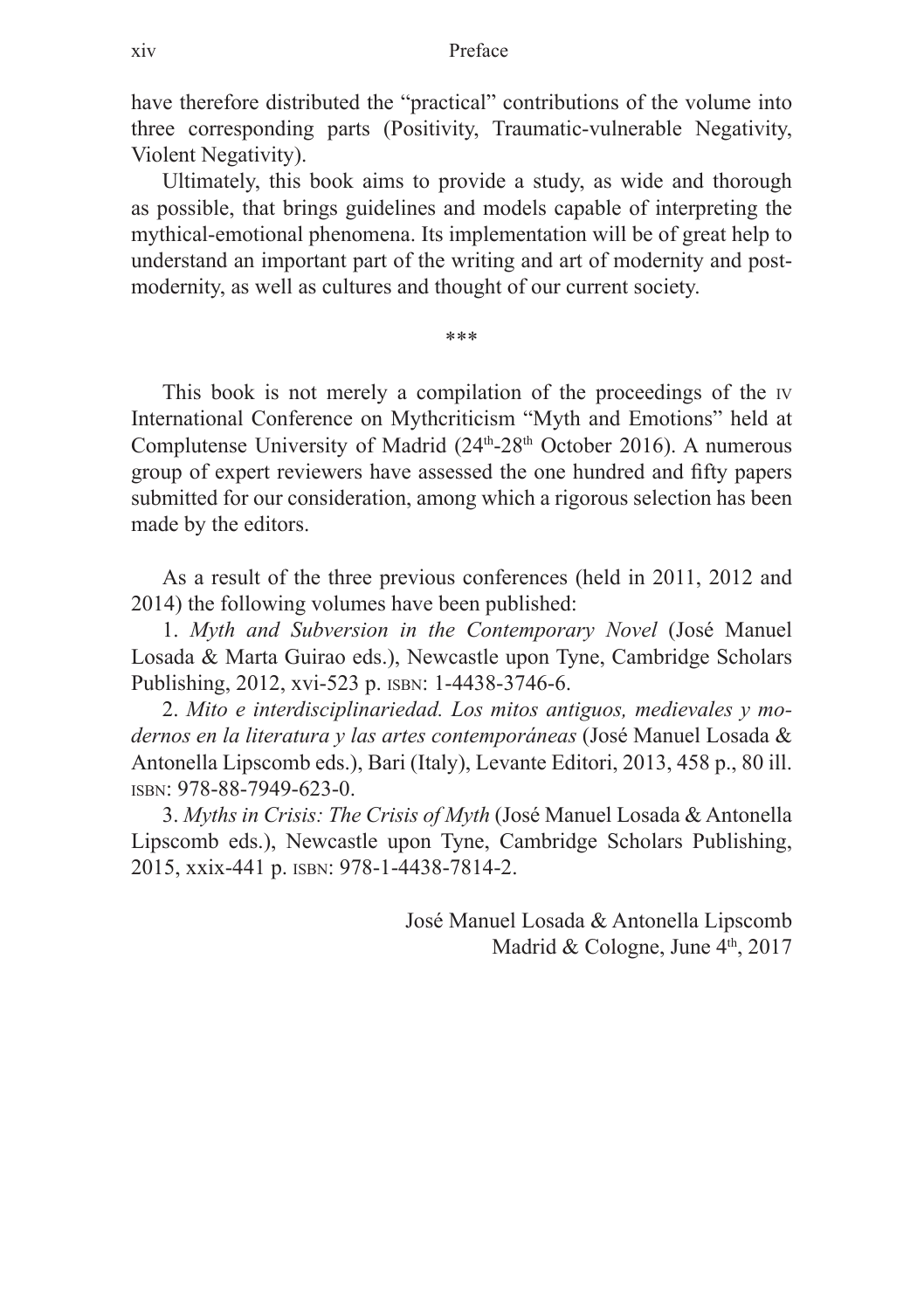## PREFACIO

Los avances en el estudio del pensamiento y la psicología ponen de manifiesto dimensiones que durante siglos han permanecido ocultas. En la época contemporánea los investigadores más prominentes han mostrado que nuestros hábitos de conducta no dependen menos de motivos emocionales que de motivos racionales. Más que en otros periodos de la historia, hoy los individuos reaccionan como consecuencia de pulsiones, las más de las veces imprevistas. Los anuncios publicitarios, con la oferta de promesas racionalmente desligadas del producto en venta, rentabilizan de manera incuestionable el comportamiento impulsivo convertido en un estereotipo de la sociedad de consumo. La emoción―en su interacción con los sentimientos, los estados de ánimo y los afectos―configura en buena medida nuestra respuesta al mundo, condiciona nuestras motivaciones, da energía y dirige nuestra conducta íntima y social.

El mito no puede quedar al margen de esta reflexión. De hecho, este es uno de los sentidos de la literatura y las artes plásticas y del espectáculo: sacar a la luz, evidenciar el recurso habitual de nuestro psiquismo a una explicación puramente emocional, que permita la consecución de los objetivos irrenunciables del ser humano. Lógica racional y lógica emocional se complementan. Hay un campo prometedor para la investigación sobre las relaciones entre la psicobiología de la emoción y el mito. La mitocrítica debe incluir la descripción y el análisis de los caminos donde la retórica de la psicología individual y social se cruza con la práctica cultural de los mitos.

El carácter emotivo del mito fundamenta el marco de la investigación propuesta para este volumen, que adopta, como hipótesis de trabajo, esta definición de mito: "relato explicativo, simbólico y dinámico, de uno o varios acontecimientos extraordinarios personales con referente trascendente, que carece en principio de testimonio histórico, se compone de una serie de elementos invariantes reducibles a temas y sometidos a crisis, presenta un carácter conflictivo, emotivo, funcional, ritual, y remite siempre a una cosmogonía o a una escatología absolutas, particulares o universales" (JM Losada, *Mitos de hoy*, Berlín, Logos Verlag, 2016). Esta definición será combinada con otras, menos canónicas, resultantes de la mitificación de personajes, lugares y acontecimientos históricos.

Los argumentos de las producciones literarias y artísticas aquí estudiadas plantean situaciones que nuestro psiquismo interpreta de una u otra manera. Gracias al congreso nos hemos percatado de que estos argumentos y situaciones son generalmente interpretados en función de parámetros positivos o negativos, y de que su percepción negativa se clasifica de diverso modo en función de un principio pasivo (habitualmente marcado por la de-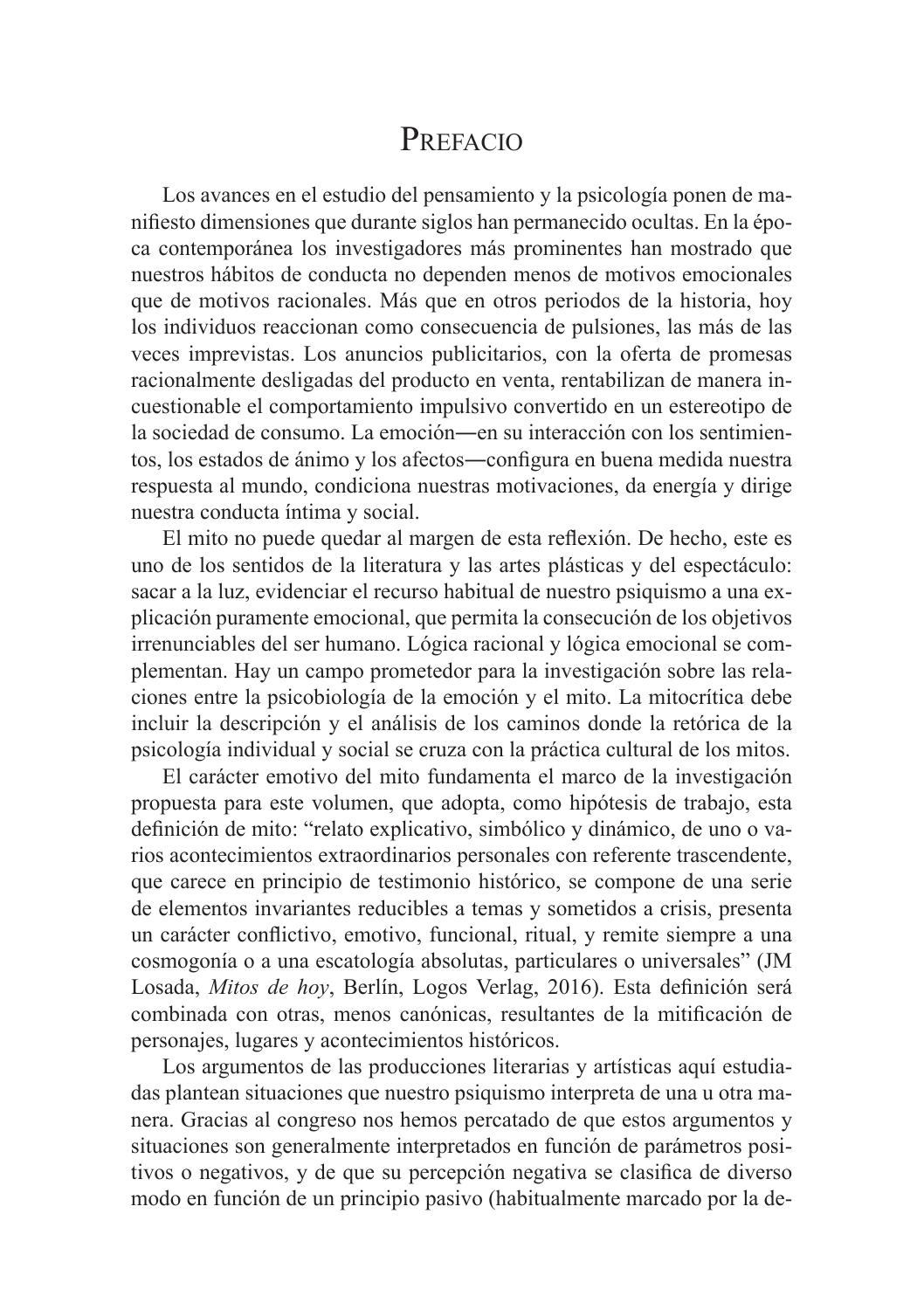bilidad del sujeto-víctima) o de un principio activo (habitualmente marcado por la violencia del sujeto-agresor). Consecuentemente hemos distribuido las contribuciones "prácticas" del volumen en las tres partes correspondientes (Positividad, Negatividad traumático-vulnerable, Negatividad violenta).

Este libro persigue, en definitiva, disponer de un estudio, lo más amplio y exhaustivo posible, que aporte pautas y modelos capaces de interpretar el fenómeno mítico-emocional. Su puesta en práctica será de gran ayuda para comprender y ayudar a comprender una buena parte de la escritura y el arte de la modernidad y la postmodernidad, así como la cultura y el pensamiento de nuestra sociedad actual.

\*\*\*

Este volumen no resulta propiamente de las actas del iv Congreso Internacional de Mitocrítica "Mito y emociones" que tuvo lugar en la Universidad Complutense de Madrid (24-28 de octubre de 2016). A las ciento cincuenta comunicaciones presentadas ha seguido una profunda evaluación efectuada por un nutrido grupo de revisores y una rigurosa selección final por los editores.

A raíz de los tres congresos previos (celebrados en 2011, 2012 y 2014) se han publicado los volúmenes siguientes:

1. *Myth and Subversion in the Contemporary Novel* (José Manuel Losada & Marta Guirao eds.), Newcastle upon Tyne, Cambridge Scholars Publishing, 2012, xvi-523 p. ISBN: 1-4438-3746-6.

2. *Mito e interdisciplinariedad. Los mitos antiguos, medievales y modernos en la literatura y las artes contemporáneas* (José Manuel Losada & Antonella Lipscomb eds.), Bari (Italia), Levante Editori, 2013, 458 p., 80 ilustr. isbn: 978-88-7949-623-0.

3. *Myths in Crisis: The Crisis of Myth* (José Manuel Losada & Antonella Lipscomb eds.), Newcastle upon Tyne, Cambridge Scholars Publishing, 2015, xxix-441 p. isbn: 978-1-4438-7814-2.

> José Manuel Losada & Antonella Lipscomb Madrid & Colonia, 4 de junio de 2017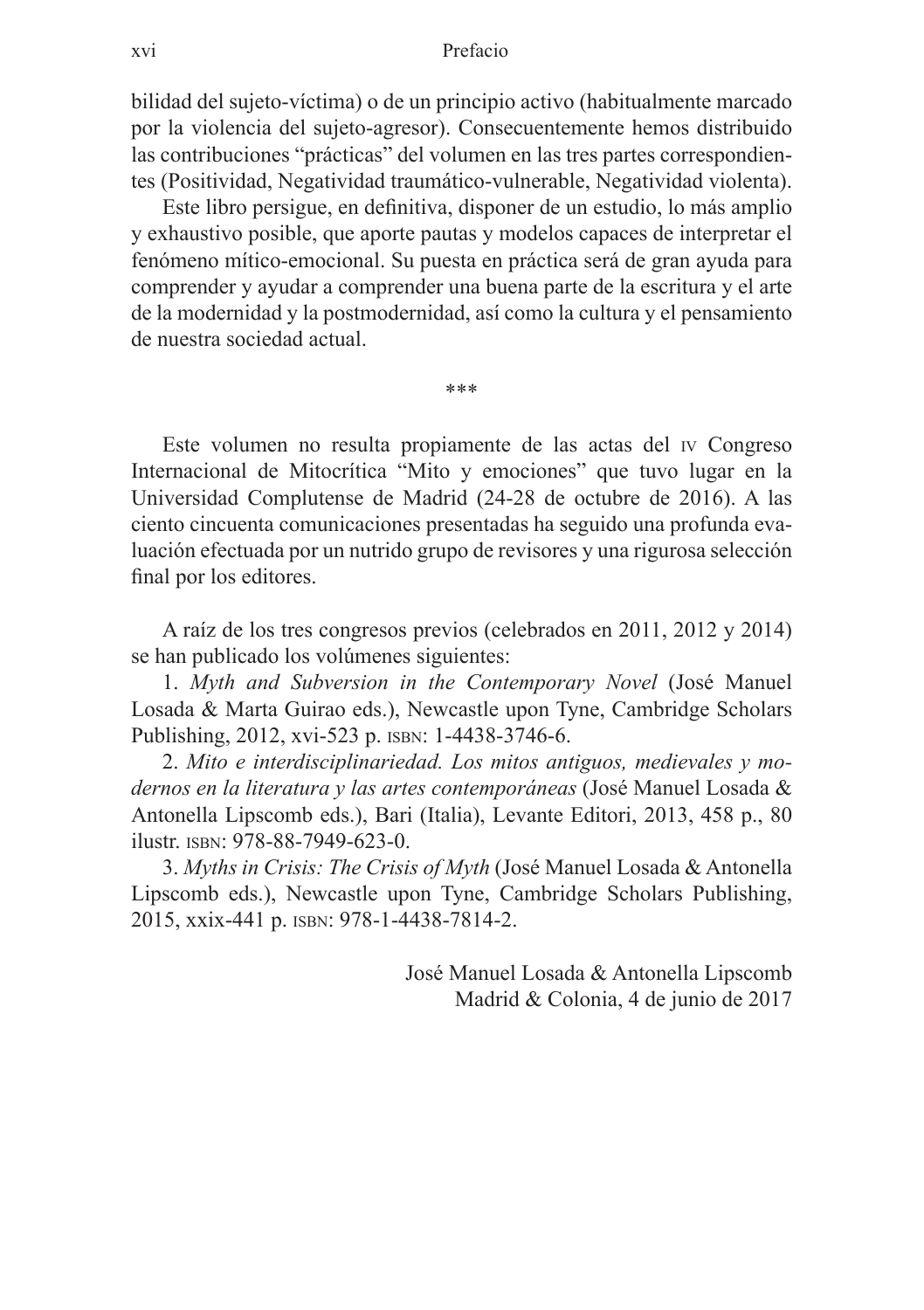## PRÉFACE

Les progrès dans la connaissance de la pensée et la psychologie mettent en évidence des dimensions qui ont été ignorées pendant des siècles. À l'époque contemporaine, les chercheurs les plus reconnus ont démontré que nos habitudes de conduite dépendent moins de raisons rationnelles que de raisons émotives. Plus qu'à d'autres périodes de l'histoire, les individus réagissent comme conséquence d'élans, le plus souvent imprévus. Les messages publicitaires, en offrant des promesses rationnellement dissociées du produit en vente, rentabilisent de façon incontestable le comportement impulsif converti en un stéréotype de la société de consommation. L'émotion dans sa relation avec les sentiments, les états d'âme et les affects— participe beaucoup dans notre positionnement au monde, conditionne nos désirs, se dévoile source d'énergie et dirige nos actes intimes et sociaux.

Le mythe ne peut rester en marge de cette réflexion. Voilà un des sens de la littérature et des arts plastiques et du spectacle: mettre au jour le recours habituel de notre psychisme à une explication purement émotionnelle, qui permet la réussite des objectifs auxquels l'être humain ne peut renoncer. Logique rationnelle et logique émotionnelle se complémentent. Les relations existant entre le mythe et la biopsychologie de l'émotion s'avèrent un axe de recherche inestimable. La mythocritique devra considérer la description et l'analyse des voies où la rhétorique de la psychologie individuelle et sociale se joint à la pratique culturelle des mythes.

Le caractère émotif du mythe constitue le cadre de la recherche proposé pour ce volume, qui adopte, comme hypothèse de travail, cette définition du mythe: "récit explicatif, symbolique et dynamique, d'un ou plusieurs événements extraordinaires personnels avec référent transcendant, qui manque en principe de témoignage historique, se compose d'une série d'éléments invariants réductibles à des thèmes et soumis à une crise; qui présente un caractère conflictuel, émotif, fonctionnel, rituel et renvoie toujours à une cosmogonie ou à une eschatologie absolues, tantôt particulières tantôt universelles" (JM Losada, *Mitos de hoy*, Berlin, Logos Verlag, 2016). Cette définition sera suivie par d'autres, moins canoniques, résultant de la mythification des personnages, lieux et événements historiques.

Les arguments des productions littéraires et artistiques étudiées ici évoquent des situations que notre psychisme interprète d'une façon ou d'une autre. Grâce au congrès, nous avons découvert que ces arguments et situations sont, en général, interprétés selon des paramètres positifs ou négatifs, et que cette perception négative se classe de façon différente selon un principe passif (habituellement marqué par la faiblesse du sujetvictime) ou selon un principe actif (habituellement marqué par la violence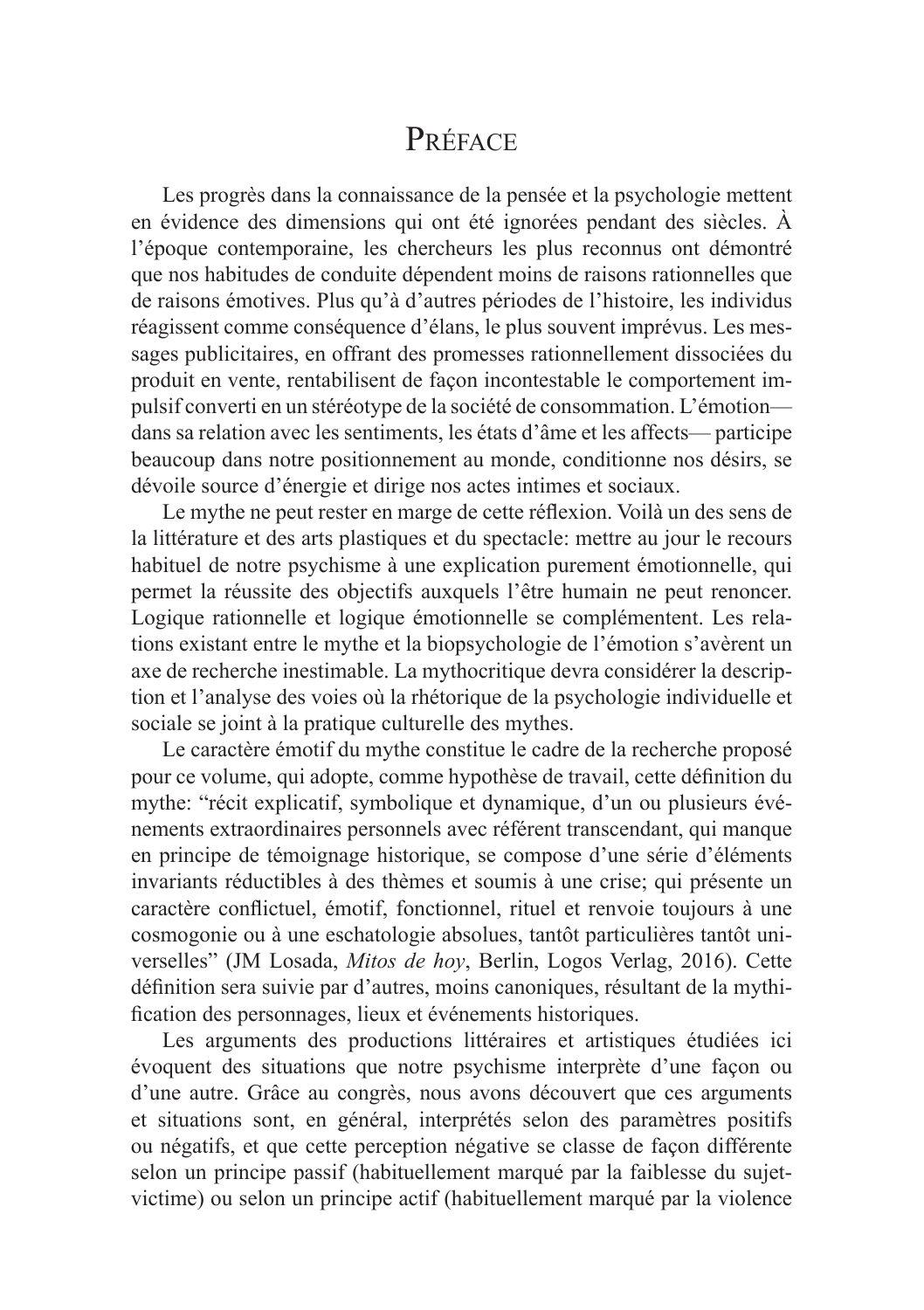du sujet-agresseur). Par conséquent, nous avons distribué les contributions "pratiques" du volume en trois parties (Positivité, Négativité traumatiquevulnérable, Négativité violente).

En définitive, ce livre a pour but de poursuivre une étude, la plus ample et exhaustive possible, qui puisse établir des règles et modèles capables d'interpréter le phénomène mythico-émotionnel. Sa mise en pratique permettra de comprendre une bonne partie de l'écriture et de l'art de la modernité et postmodernité, ainsi que de la culture et pensée de notre société actuelle.

\*\*\*

Ce volume n'est pas issu à proprement parler des actes du iv<sup>e</sup> Congrès International de Mitocritique "Mythe et émotions" qui s'est tenu à l'Université Complutense de Madrid (24-28 octobre 2016). Cent cinquante communications furent présentées lors de cet événement. À la suite d'une évaluation approfondie effectuée par des examinateurs externes, les éditeurs ont parachevé une sélection finale rigoureuse.

Suite aux trois congrès précédents (célébrés en 2011, 2012 et 2014), ont été publiés les volumes suivants:

1. *Myth and Subversion in the Contemporary Novel* (José Manuel Losada & Marta Guirao éds.), Newcastle upon Tyne, Cambridge Scholars Publishing, 2012, xvi-523 p. ISBN: 1-4438-3746-6.

2. *Mito e interdisciplinariedad. Los mitos antiguos, medievales y modernos en la literatura y las artes contemporáneas* (José Manuel Losada & Antonella Lipscomb éds.), Bari (Italie), Levante Editori, 2013, 458 p., 80 illustr. ISBN: 978-88-7949-623-0.

3. *Myths in Crisis: The Crisis of Myth* (José Manuel Losada & Antonella Lipscomb éds.), Newcastle upon Tyne, Cambridge Scholars Publishing, 2015, xxix-441 p. isbn: 978-1-4438-7814-2.

> José Manuel Losada & Antonella Lipscomb Madrid & Cologne, le 4 juin 2017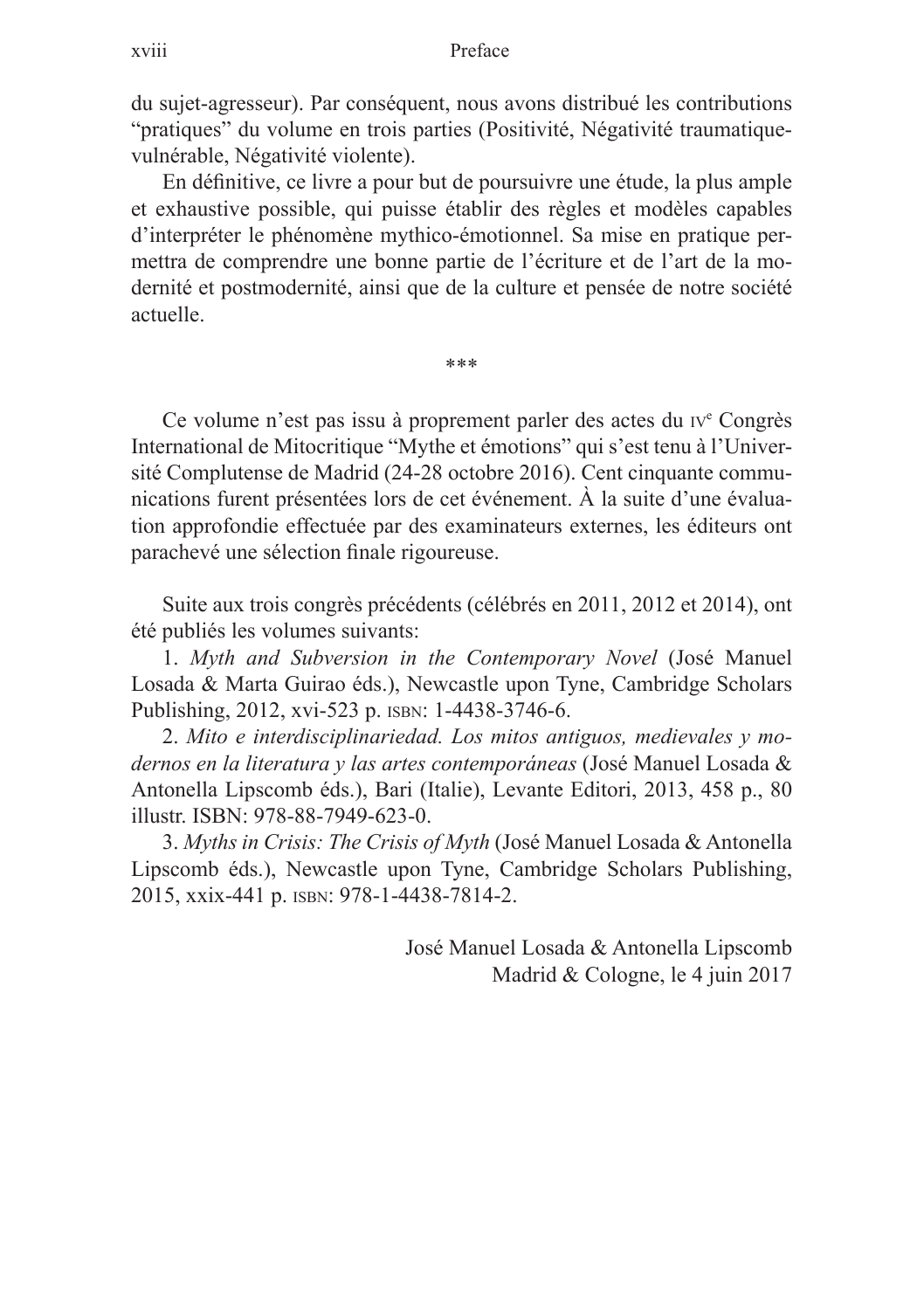**Part i: Theory**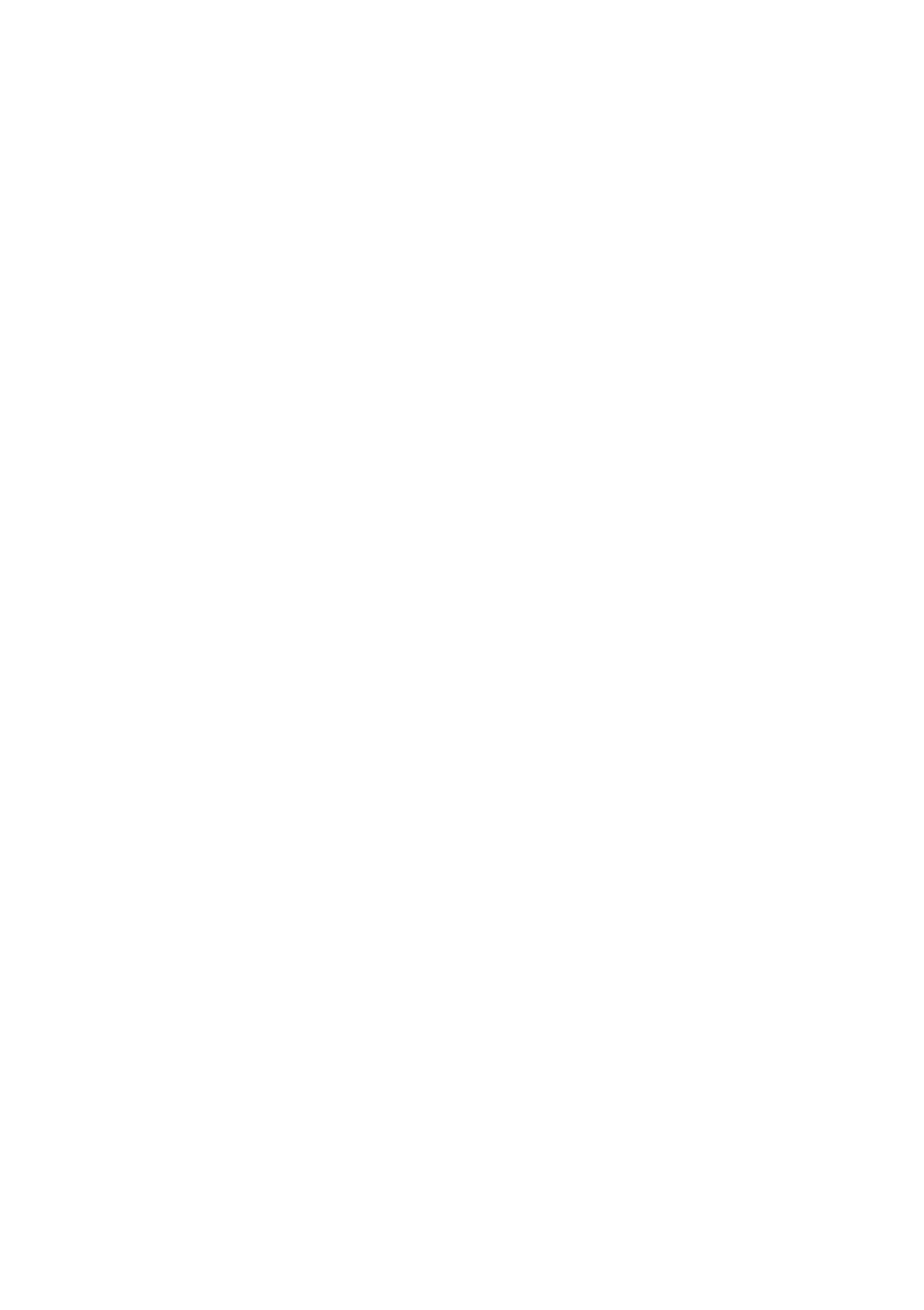# CHAPTER ONE (I) TOWARDS A MYTHCRITICISM OF EMOTIONS

### José Manuel Losada

Since time immemorial, human beings have attributed emotional and affective properties to the material world. The different uses of the four elements bring this to light. Air or fire usually represent constant forms and effects. This is not the case with water (fresh / salt, cold / hot, clear / muddy water…); and still less with earth, in its infinite potentialities (chemical composition, orographic accidents…). The limitless appearances that the stones can adopt undoubtedly explain the faculties attributed by humankind throughout history. Let us take a look at the lapis lazuli: symbol of power for the Egyptians, medicine to treat melancholy for the Greeks, aphrodisiac for the Romans, liberation of intuition and conscious for the Hindus.

Adding to these emotive-affective properties that popular wisdom attributes to particular stones, are the legendary ones—for example, those properties resulting from historical accidents. Think of the curse on the precious jewellery stones. The famous legend set around the Black Orlov, a diamond that supposedly featured as one of the eyes in the statue of the Hindu god of creation in the temple of Pondicherry (India); its theft caused the curse on the thief and its future owners. Thus, this "Eye of Brahma" travelled to Russia, France, and the United States, causing numerous fatal victims (the suicides―real or presumed―of Princess Leonila Viktorovna-Barjatinsky, of J. W. Paris, and of Princess Nadežda Vygin-Orlov), until Charles F. Wilson, its owner in the mid-twentieth century, decided to cut it into three to exorcise the evil…

At the risk of falling into simplicity of identifying myths, legends and superstitions, I wish to tackle the study of myth and emotions from an apparently material perspective; emotions and affections that convey them are like level gauges that indicate our vital values. The relationship between myth and emotion is extremely strong and tense: it illustrates our personal identity and our social belonging.

### **1. Necessity and risks of an emotional study**

Virgil recounts how Eurydice died from the bite of a "monstrous hydra" ("*immanem* […] *hydrum*") or water-serpent (*Georgics*, iv, 458; 2008, p. 380). Afflicted and seeking consolation in song, Orpheus entered the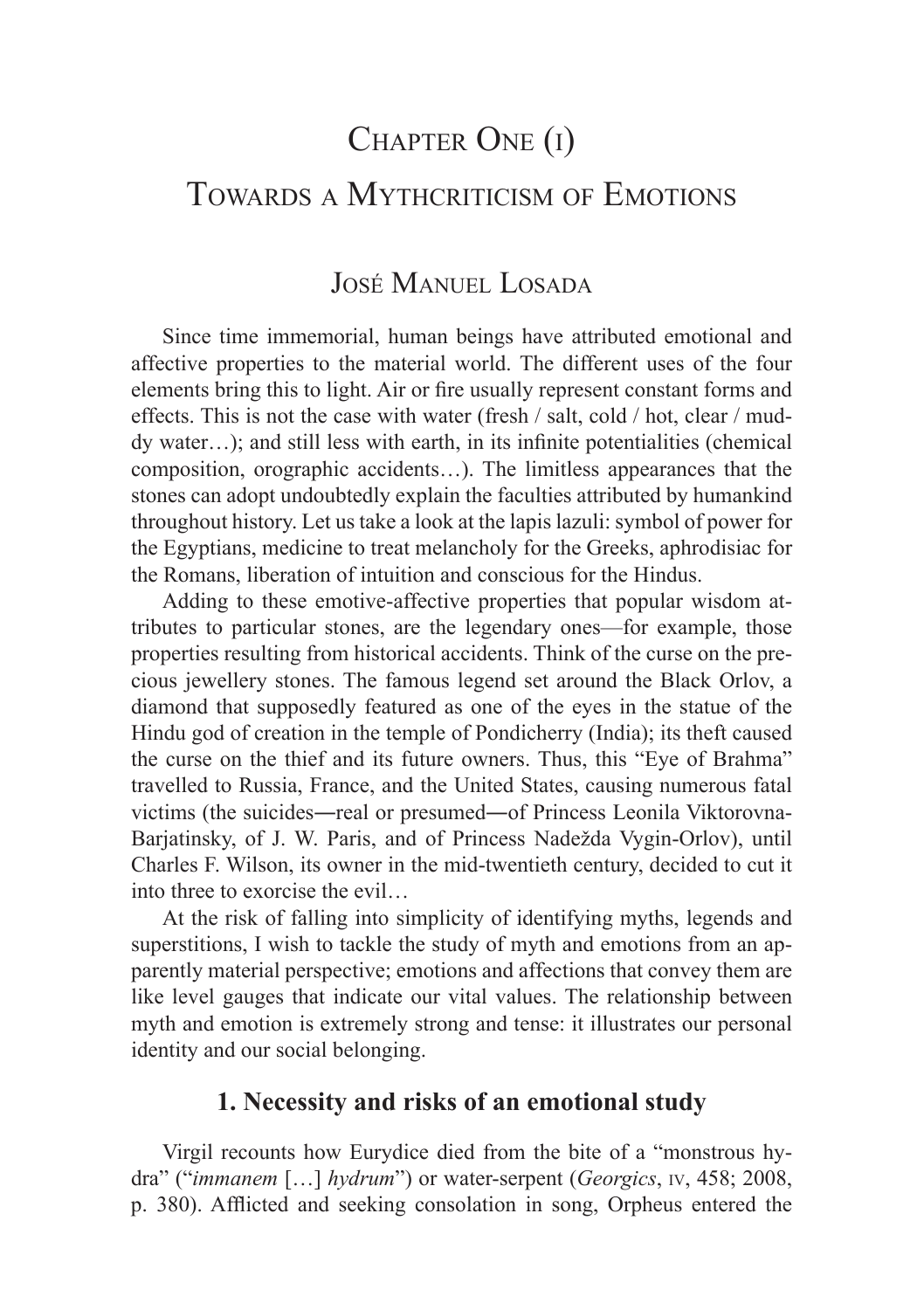#### 4 Chapter One (I)

Underworld through the caverns of Cape Tenarus, searching for his beloved Eurydice. Virgil, and with him Ovid (*Metamorphoses*, x, 10: "*serpentis dente recepto*"; 1994, p. 171), relates an incident that appears to contradict rational logic: it seems unreasonable to go beyond death to search for someone. Yet emotional logic readily accepts the Orphic katabasis. In fact, there is nothing more natural than wanting the return of one's beloved, and undertaking any means—even an irrational one—to make it happen.

Orpheus's sorrow was such that the pitied "chorus of Dryads […] flooded the mountains with tears of compassion" (*Georgics*, iv, 460), and similar compassion seized the "souls with no blood", Tantalus and the Eumenides (*Metamorphoses*, x, 40-46). Like all these characters, the reader also feels compassion for Orpheus. Emotion has a cathartic dimension: the reader and audience become emotionally involved in the plot and experience the character's emotions and passions. What emerges from this suffering (*commoveo*) is a greater understanding of oneself. The functioning of this emotional logic allows other mythical stories to reach hidden dimensions of the human mystery. In this case, for example, something reveals―in an undoubtedly confusing way―that physical death (one's own or that of a loved one) is never a satisfactory explanation of the person, that the person is more than just his or her life or death. This is why the character feels compelled to transgress, beyond rational logic, the limits of human condition, desire and common scenario in the mythical story.

Any study of Mythcriticism remains incomplete if it does not at some point tackle emotional logic. This component of myth is no less important than narrative, historical or structural aspects. At some stage of the mythocritical analysis there should be space for our psychology and its manifestations. In fact, literature and arts are an extension, through substitution or transposition, of our psychological perception: a metaphorical or metonymic perception of the world.

In this psychological assessment of the world one has to include the biological aspect: we are also body, bones, viscera, organs and skin that react to sensorial and intellectual stimuli; this is why we are compelled to exteriorize, through external senses, our most intimate reactions. Perception, reaction and expression are combined.

What is being discussed here is whether there is a relationship between emotions and myth. This reflection is not a simple one, mainly because any analysis thereof runs the risk of focusing on the emotive aspects of the story or the mythical scene in question, leaving to the benefit of inventory the relationship between actual myth and the human affective dimension.

In fact, since the beginning of literary criticism, emotion has been studied in its manifestations both through the character's reactions to the development of the story and through the emotions of the recipient, reader or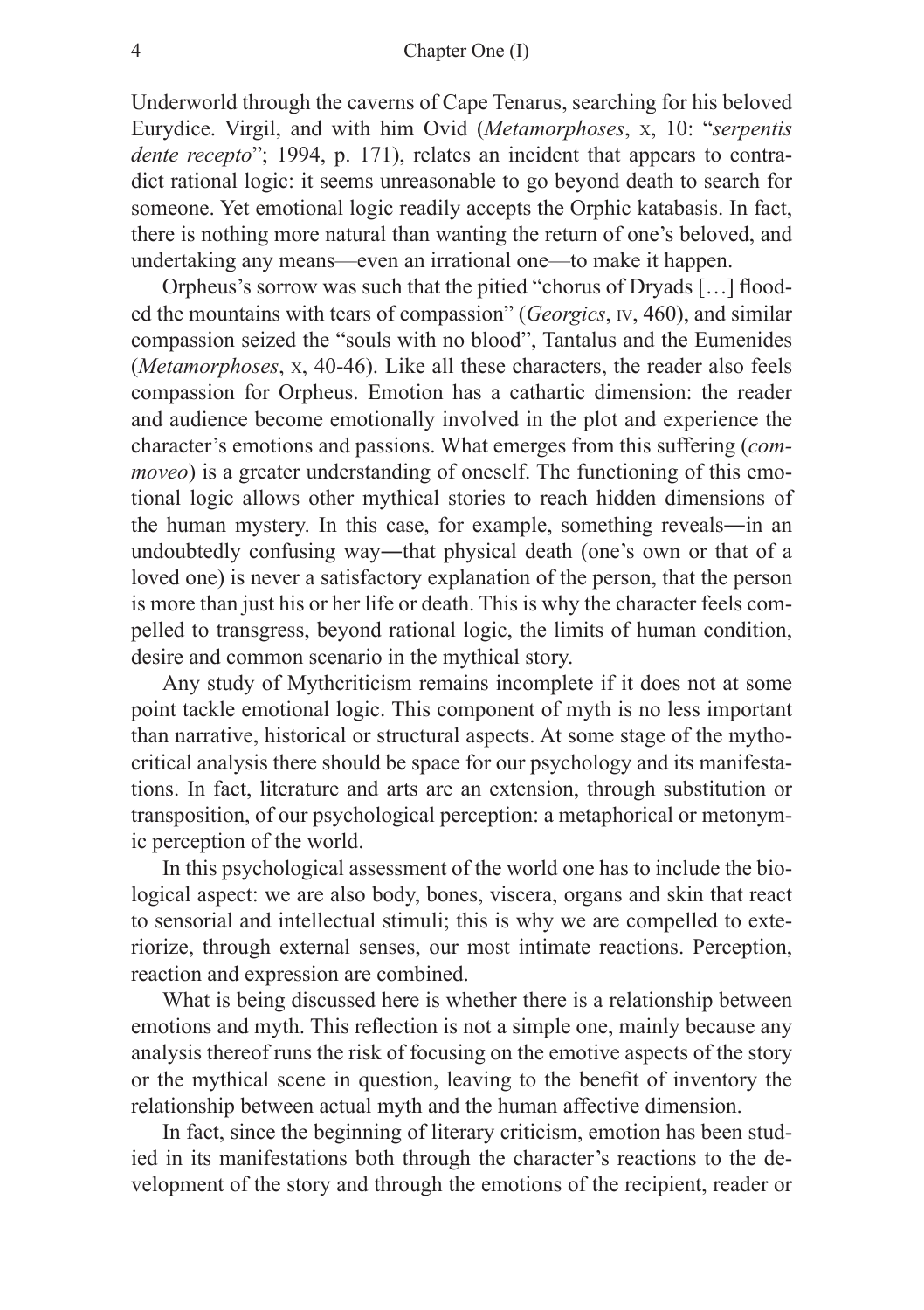spectator. Thus, in his *Poetics*, Aristotle defined tragedy as the "imitation of an action that is serious and also, as having magnitude, complete in itself [...] with incidents arousing pity and fear, wherewith to accomplish its catharsis of such emotions" (Aristotle, *Poetics,* vi, 1449 b 24-8). I have deliberately reduced the sentence in order to emphasize the last words that are the object of our study. The translation that I use literally says "the catharsis of such emotions" ("*τὴν τῶν τοιούτων παθημάτων κάθαρσιν*"). The interpretations of the noun at issue ("*παθημάτων*") have been countless. According to Bonitz's *Index Aristotelicus*, the Greek philosopher refers to the movement or change produced by the patient (the one that endures compassion and fear). Other editions have translated the term as "disruptions", "affections", "feeling", and also, obviously, "emotions" (Butcher, Hardy and Sousa editions). I will indistinctly refer here to "emotions" and "affections", a word that García Yebra restricts to the "effects produced by the soul for such causes, and […] *affections*, painful and harmful states of mind" (p. 386). For our study, which unlike Aristotle's, is not limited to tragedy, I will include the pleasant impressions derived from positive situations: mythical stories embrace all kind of feelings, positive as well as negative.

In order to focus this study from a mythocritical point of view, I will refer to a paradigmatic example of the emotional narrative: *Iphigenia in Tauris* (*c.* 414 b.C.) by Euripides. During the Trojan War, Iphigenia (victim offered by her father Agamemnon) had been transported through the airs by will of Artemis to Tauris, in Scythia (on the southern coast of the Crimean peninsula). Obeying the orders of Apollo's oracle, Orestes goes to the coasts of Tauris with his friend Pylades to carry off the statue of Artemis and bring it back to his homeland. Unfortunately for him, he is made prisoner and handed over as a sacrificial victim to the temple of the Goddess (as was the custom with any foreigners landing on the coast). We have reached the climax of the tragedy: the sister―who now serves as Artemis' priestess―has to sacrifice her brother. The spectator feels, at that moment, compassion and fear, the two affections mentioned by Aristotle. While Iphigenia prepares the sacrifice, she orders Pylades to return to Mycenae to deliver the news of Orestes' sacrifice. In so doing, she coincidentally reveals her identity to her brother Orestes, who hears the order and immediately comes forward. After casting aside her disbelief, Iphigenia confesses the emotion that seizes her:

O dearest, for you are my dearest, none other, I have you, Orestes, far from our country of Argos, my darling […] I left you still a baby, young in the arms of your nurse, young in the house. O my soul, you have been more fortunate than words can say. I have come upon things that are beyond wonder, far from speech […] O my friends, I have found an extraordinary joy; I am afraid that he will fly from my hands into the air. O Cyclopean hearths; o my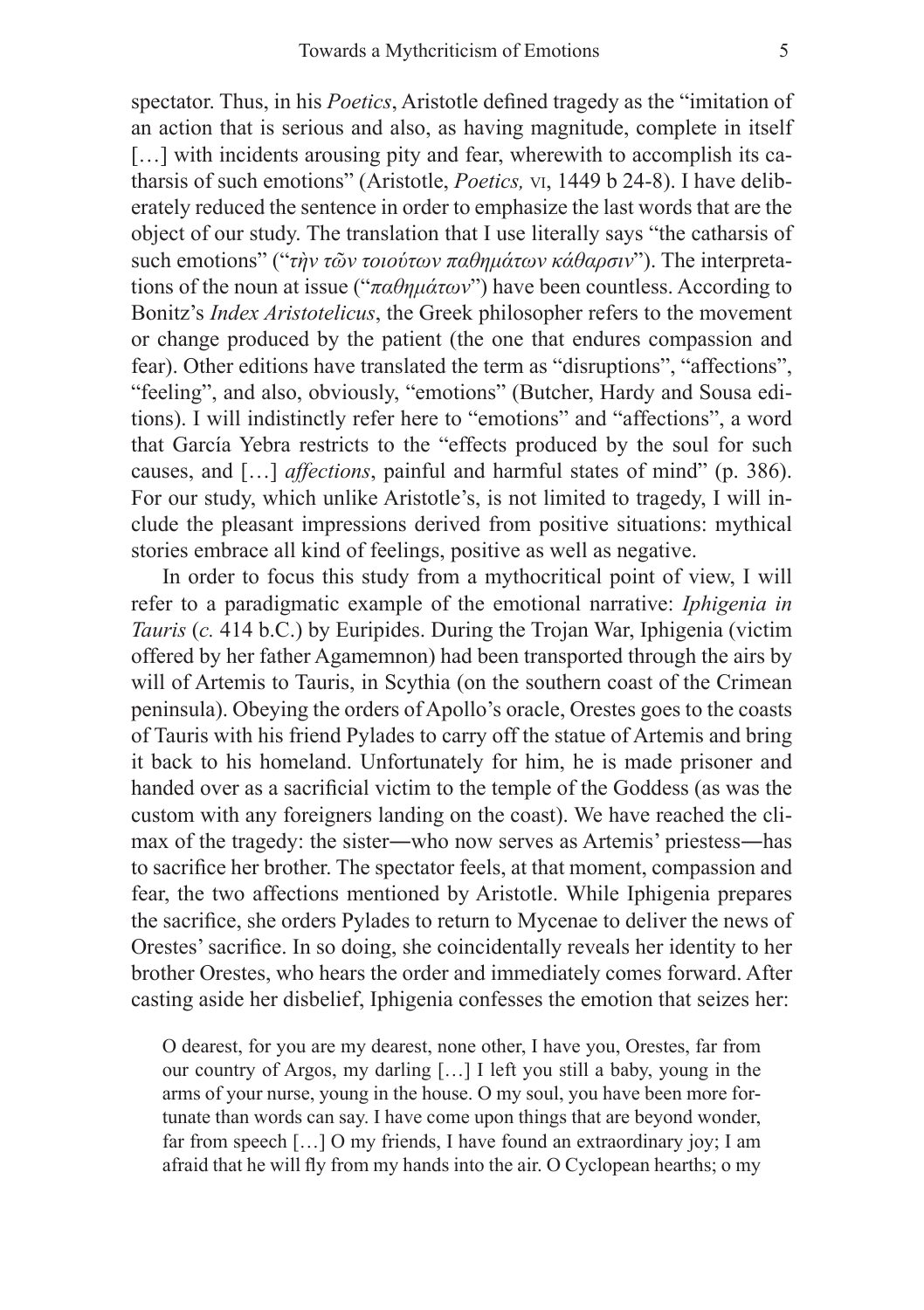country, dear Mycenae, I thank you for his life, for his nourishment, because you brought up this light of the house, my brother.

*ὦ φίλτατ᾽, οὐδὲν ἄλλο, φίλτατος γὰρ εἶ, ἔχω σ᾽, Ὀρέστα, τηλύγετον χθονὸς ἀπὸ πατρίδος Ἀργόθεν, ὦ φίλος. […] τόδ᾽ ἔτι βρέφος ἔλιπον ἀγκάλαισι νεαρὸν τροφοῦ νεαρὸν ἐν δόμοις. ὦ κρεῖσσον ἢ λόγοισιν εὐτυχοῦσά μου ψυχά, τί φῶ; θαυμάτων πέρα καὶ λόγου πρόσω τάδ᾽ ἐπέβα. […] ἄτοπον ἁδονὰν ἔλαβον, ὦ φίλαι: δέδοικα δ᾽ ἐκ χερῶν με μὴ πρὸς αἰθέρα ἀμπτάμενος φύγῃ: ἰὼ Κυκλωπὶς ἑστία: ἰὼ πατρίς, Μυκήνα φίλα, χάριν ἔχω ζόας, χάριν ἔχω τροφᾶς, ὅτι μοι συνομαίμονα τόνδε δόμοις ἐξεθρέψω φάος* (v. 828-849; 1913 ed.).

The anagnorisis triggers multiple feelings: immense joy, satisfaction at being reunited, speechlessness, childhood memories, refusal of any understanding, gratitude to the homeland… Facial expressions and arm gestures undoubtedly accompany the eruption of joy in this scene. Meanwhile, the enjoyable feeling contrasts with a painful one due to the dramatic situation: Iphigenia has to sacrifice her own brother, a mission all the crueller as they have only just found each other again. The heroine's pity and fear are conveyed to the spectators. The consequent crisis of feelings expressed by the characters (a combination of joy over the encounter and sorrow over the sacrifice) disappear thanks to the final dénouement (brother and sister flee together to their homeland).

However, this kind of analysis—reduced to the emotions triggered in characters and spectators by a dramatic situation—, even when undoubtedly useful, is not truly mythocritical: when confined to the psychology of characters, the myth disappears. It is unfortunately a common mistake to confuse the study of emotion in the mythical story with the study of emotion as a consequence of the myth: in the Opera *Ariadne auf Naxos*, by R. Strauss, the emotion that invades the composer during the encounter between Bacchus and Ariadne has no connection with the myth of Ariadne. It is a structural emotion, dependent on a story, not a mythical emotion, arising from the myth.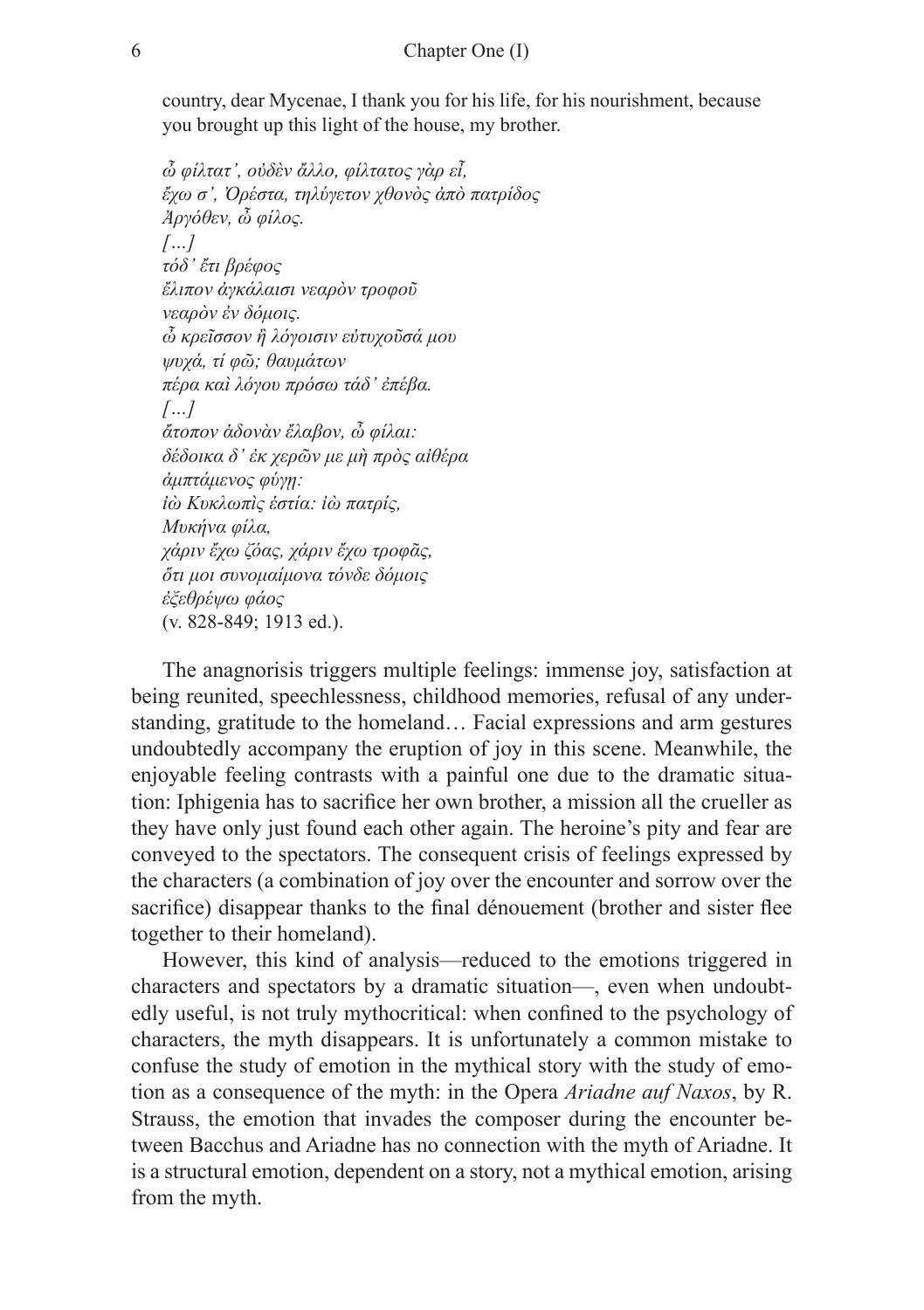To this end, it is useful to recall Cassirer's approach:

Myth cannot be described as bare emotion because it is the expression of emotion. The *expression* of a feeling is not the feeling itself—it is emotion turned into an image (1946, p. 43).

The philosopher clearly distinguishes the fact (emotion) from its manifestation. Against this misguided study of myths as emotions or emotions as myths, Mythcriticism should indicate where myth is, and where emotion is $<sup>1</sup>$ .</sup> Without being lured by the emotions expressed in the rhetoric of the text, one has to answer the question: is there a relationship between emotions and myth? The aim of the following pages is to explore the relationship that exists between myth and emotional logic, one of the most insightful keys to understand our contemporary society.

#### **2. Bio-psychology and theory of emotions**

Emotion can be defined as an impression (of senses, ideas, imaginations or memories) of diverse nature (intense, transient, pleasant, unpleasant) that provokes immediate effects (somatic commotions and mood agitations) and that manifests itself in different ways (gestures, attitudes or other forms of expression). I am aware that this definition, although general and traditional, is not universally accepted, especially when an entire discipline (biopsychology) focuses on explaining how emotions are produced and what their meaning is. I will hereafter provide—not without first confessing an eventful journey through the varied material of *Wikipedia*, corrected when needed, and begging the indulgence of the specialised reader—a synthesis of the most representative milestones in the study of emotions, direct or indirect origin of contemporary theories.

1. Darwin (1809-1882): the expressions of emotion develop from behaviour: if they are beneficial, they will increase, otherwise they will decrease.

2. James-Lange: as opposed to popular opinion—perception leads to an emotion and this in turn provokes a physiological reaction―, William James (1842-1910) and Carl Lange (1834-1900) argue that emotions are the result of physiological responses of the autonomic nervous system (muscular tension, tearing, cardio-respiratory acceleration) to experiences and stimuli.

<sup>1</sup> Strictly speaking, the reduction of Cassirer according to which myth "constitutes the *expression* of an emotion", is not entirely acceptable as it would mean identifying it with a "symbolical form" (title of a major study by the philosopher on myths: *Philosophie der symbolischen Formen*, 1953). Clearly, the distinction is double: the mythical event produces the emotional effect that adopts a determined expression.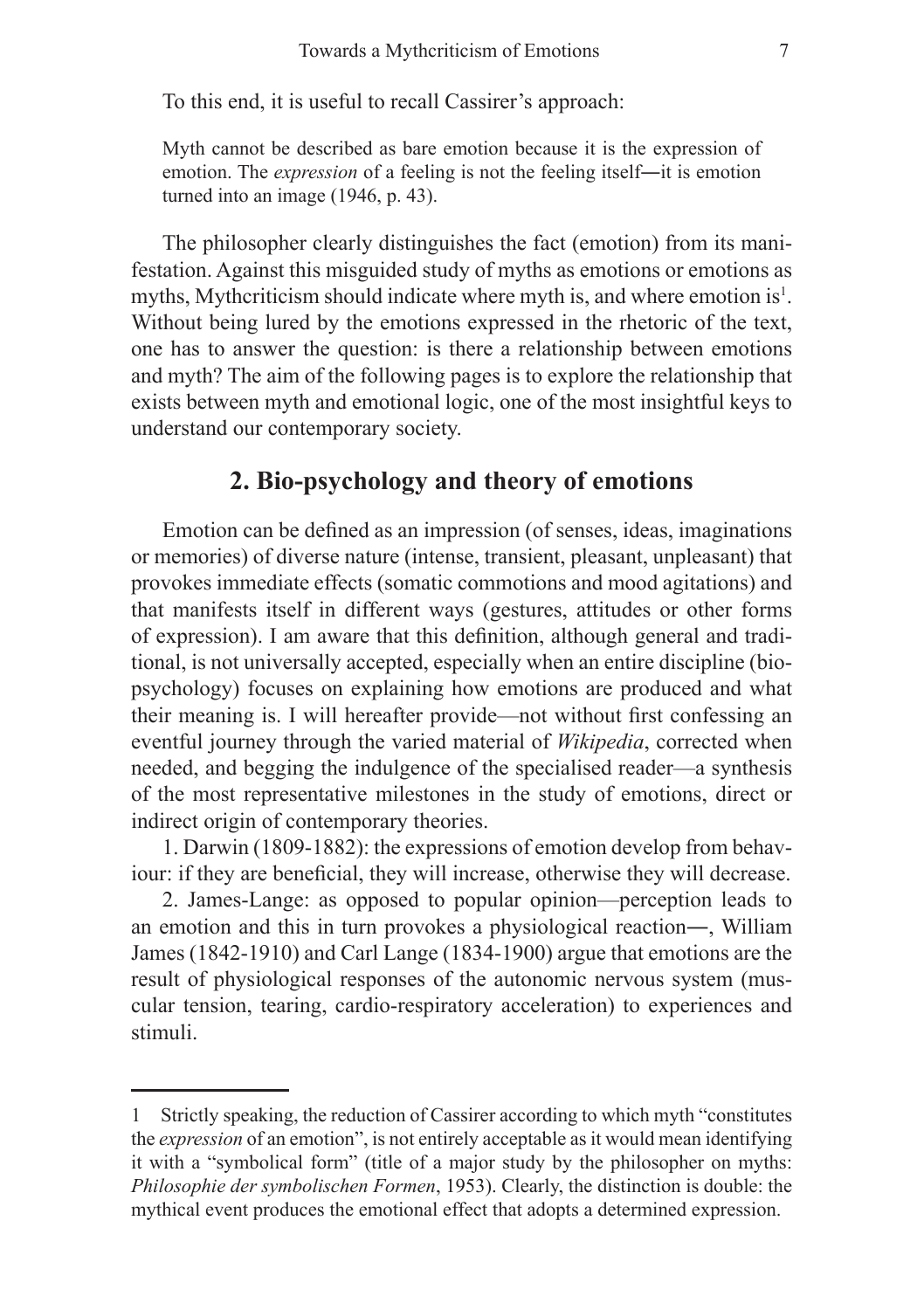3. Cannon-Bard: according to Walter Cannon (1871-1945) and his disciple Phillip Bard (1898-1977), the feeling of the emotion in the brain and the expression of the emotion in the autonomic and somatic nervous systems are the result, in a simultaneous and independent way, of the stimulating effects of external stimuli.

4. James Papez (1883-1958): before an external stimulus, emotions and physiological reactions occur simultaneously, but they mutually feed one another and help the brain to understand the stimulus.

5. Stanley Schachter (1922-1997) and Jerome E. Singer (1934-2010) bring back the theory of the feedback of physical activation (W. James' theory) as an indicator of something significant. The cognitive evaluation of the situation classifies the physical activation and determines the emotion. The procedure would be the following: Stimulus  $\rightarrow$  Activation  $\rightarrow$ Cognition  $\rightarrow$  Feeling.

6. Magda B. Arnold (1903-2002): before any stimulus, the brain firstly assesses its meaning and subsequently guides the tendency towards action; the tendency to turn towards desirable situations and to turn away from undesirable situations reflects the conscious feelings.

7. Robert Bolesław Zajonc (1923-2008): emotional relationship precedes cognition and is independent from it; therefore, the emotional processing can occur in the absence of conscious knowledge.

*Auctores disputant*… At the beginning, I stated that perception, reaction and expression are very closely connected. An in-depth study on the elements that these theories add to the emotional process as well as on the order and succession of its phases would also be worthwhile. From this discordant symphony, we can at least gather three common points to all emotion:

a) Existence and perception of a previous event.

b) Intense, transient and interconnected psychosomatic manifestations.

c) Distinction, with attraction or rejection, between the pleasant and unpleasant.

But emotion on its own is not enough; it is not a "prêt-à-porter" product that we can simply dispose of. Instead, it closely interacts with a plethora of intimate arrangements of emotional life: feelings (subjective representations of emotional life that designate changes of sensitivity, emotion and passion), sensations (phenomena related to somatic and hedonist perception), moods (diffused conditions of longer duration and less intense than the emotions), passions (particularly intense affective dispositions characterized by persistence), impulses (psychic representations of an excitement originating from inside the body, unlike instincts that are limited to pure biology), affections (instinctive reactions in our relationship with others)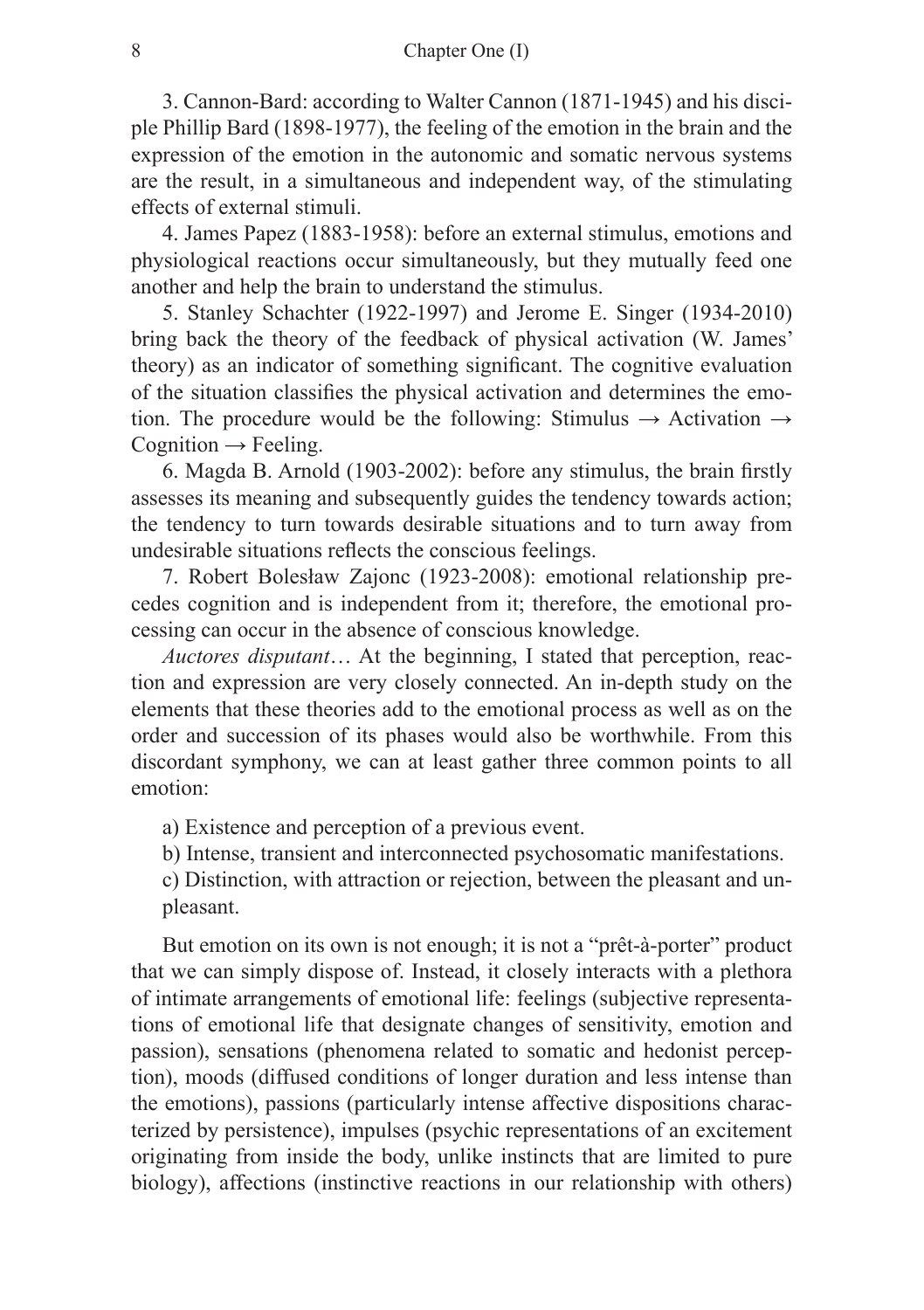and an endless number of bio-psychological states: desires, inclinations, tendencies…2 .

Affections are particularly relevant here as they create values that direct the choices of the individual, appoint him to specific groups according to the concept of belonging and manifest the latter's relationship with the exterior through a corporal rhetoric. Emotions and affections therefore represent the responses of individuals towards the intimations of the world. They both seriously condition his motivations: they grant him energy and conduct his intimate and social behaviour.

I think this minimum basis is enough to tackle, at least temporarily, the relationship between the emotional world and myths. I will approach this relationship in two phases. The first phase will deal with the relationship between emotions and the two mythical periods *per se*: the origin and the end of the individual (there are no myths without cosmogony and eschatology). The second phase will focus on the relationship between emotions and two literary categories that are often confused with myth and which are however essentially different: the uncanny and the fantastic.

#### **3. Myth and emotions of the individual in society**

The example of *Iphigenia in Tauris* has shown us the power of the sense of belonging: the young woman, exiled in Chersonesus Taurica, only sees her life as a desire to return to her homeland and loved ones: "Bring me to Argos, my brother, before I die" ("*Κόμισαί μ᾽ ἐς Ἄργος, ὦ σύναιμε, πρὶν θανεῖν*", v. 774; 1999, p. 283), she begs Orestes even before she recognizes him. Any individual maintains a number of ties with the others, whether in wide circles (community, city, region, nation) or narrow (blood ties, family, friendships). This social dimension takes up different forms (language, culture, religion) that provide the individual with a sense of belonging, with serious implications for his existence. The awareness of belonging to a group implies connections of different nature (genetic, instinctive, collective and civilizing) that, extended in time, form a psychological identity. So much so, that without them, the individual runs the risk of losing a crucial part of his identity. This is precisely where the link between emotions and the individual in society lies.

Two prior appraisals must be done now:

a) All social dimension includes its countervailing opposite: the asocial conception, antisocial approach and the repudiation experienced by certain individuals in relation to their family, race, language, culture and religion.

<sup>2</sup> On these notions, see Korichi, ed., 2000; Goddard, dir., 2006; and particularly the small volume *Qu'est-ce qu'une émotion?* by J Deonna and Teroni, 2008.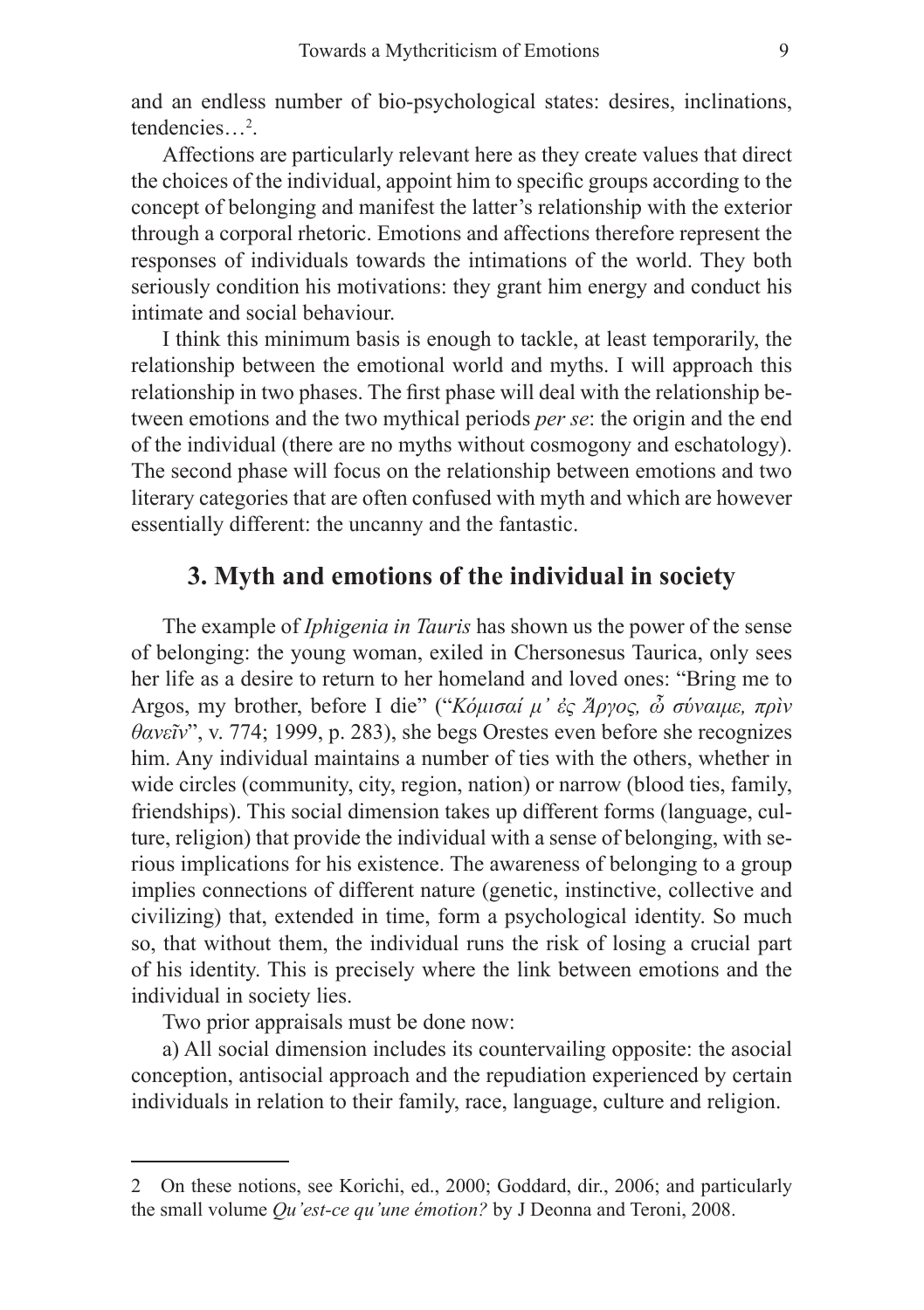b) Religion accounts for our origins and destinies; it grants us a strong awareness of being a people. The Egyptians or Greeks, for example, integrated their people according to their political, economic or social choice, but also according to their beliefs, which they adopted by conviction, tradition, blood links or even through imposition (*cuius regio*, *eius religio*).

#### *3.1. The absolute origin*

The social dimension of the individual is inseparable from its origin: everyone carries along parental genes throughout life and, in a vague but not less real way, the memory of former places and times: not without reason the flashbacks of childhood memories, even unconscious, trigger the deepest emotions. But these reminiscences belong to the origin of a relative time: the passing of days, months and years. There are others that connect with the origin of absolute time, those that tie each individual with his birth or even with his species (human, angelical, demoniacal, divine). We are thus dealing with anthropogony, angelogony, demonogony, theogony… and, generally speaking, cosmogony. One should not forget that according to the proposal of Cultural Mythcriticism, all myth refers to an absolute cosmogony, either individual or universal (of one or of all).

This is precisely where the link between the social dimension of the individual resides, his emotions and the myth: in the passage from his relative origin to his absolute origin. This is why the stories that reinforce, from an emotional point of view, the belonging of the individual to species, race or religion (i.e. belonging to an original group in the absolute sense) are likely to acquire a mythical dimension.

Two texts will help deepen our reflection: an ancient poem and a contemporary novel.

1. A significant part of *Works and Days* (viii century b.C.) by Hesiod revolves around the origin of man and evil in the world. The story of Prometheus and Pandora is followed by the story of the human races that preceded us. The poet tells his brother Perses that at the beginning the Immortals created a "golden race of mortal men" that "lived like gods, without sorrow of heart, remote and free from toil and grief: miserable age rested not on them; but with legs and arms never failing they made merry with feasting beyond the reach of all evils". Then followed another race "of silver and less noble by far […] A child was brought up at his good mother's side a hundred years, an utter simpleton, playing childishly in his own home. But when they were full grown and were come to the full measure of their prime, they lived only a little time and that in sorrow because of their foolishness". Then came a "third generation of mortal men, a brazen race [...] they ate no bread, but were hard of heart like adamant, fearful men". A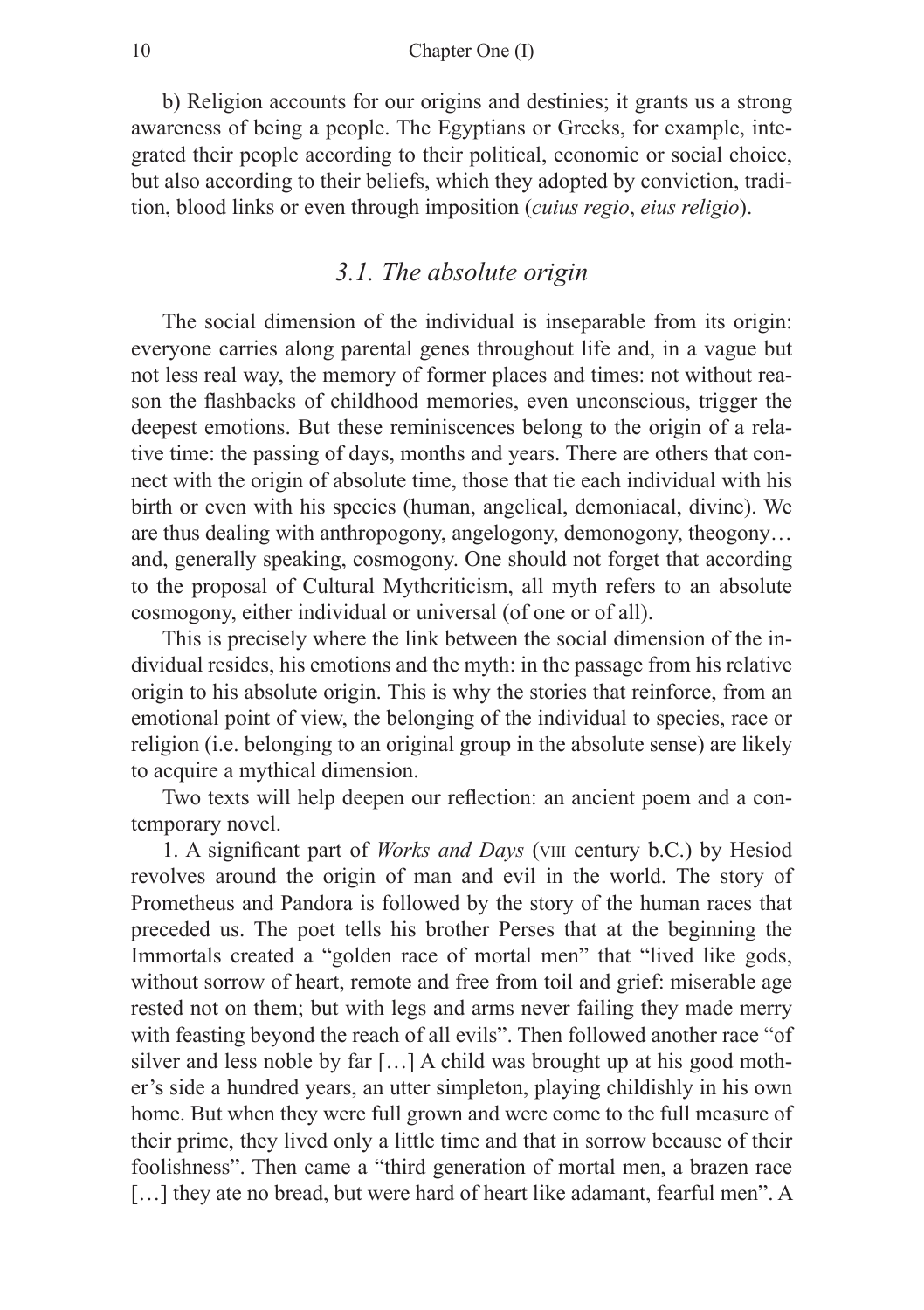fourth race followed, "nobler and more righteous, a god-like race of heromen who are called demi-gods". After them, comes the human race:

For now truly is a race of iron, and men never rest from labor and sorrow by day, and from perishing by night; and the gods shall lay sore trouble upon them. But, notwithstanding, even these shall have some good mingled with their evils.

*νῦν γὰρ δὴ γένος ἐστὶ σιδήρεον: οὐδέ ποτ᾽ ἦμαρ παύονται καμάτου καὶ ὀιζύος, οὐδέ τι νύκτωρ φθειρόμενοι. χαλεπὰς δὲ θεοὶ δώσουσι μερίμνας: ἀλλ᾽ ἔμπης καὶ τοῖσι μεμείξεται ἐσθλὰ κακοῖσιν* (v. 176-179; 1914 ed.).

After disappearing from the earth, the metallic races followed different fates: the men of the golden race became minor divinities, ("*δαίμονες*", v. 122), those of the silver race became blessed spirits ("*μάκαρες θνητοῖς*", v. 141), the brazen race "passed to the dank house of chill Hades, and left no name" ("*βῆσαν ἐς εὐρώεντα δόμον κρυεροῦ Αίδαο / νώνυμνοι*", v. 153-154). As for the heroes, some died at Thebes, others at Troy, while others were taken to the "islands of the blessed" ("*ἐν μακάρων νήσοισι*", v. 171).

A detailed analysis of the text will show us the relationship between this architecture of the cycle of ages (closer to the construction of storeys in a building than to a chronological succession of races) and the model of a timeless hierarchy inherent in Indo-European religious thought: the first floor of Hesiod's construction defines the level of sovereignty with which the king fulfils his legal and religious activity; the second, the level of the military role where the brutal violence of the warrior imposes his power; the third, the level of fecundity, where the farmer is in charge of providing the food necessary for life (Vernant, 2007, i, p. 274-276). To put it more formally, we are dealing with the multiform divine triad (e.g. Jupiter, Mars, Quirinus), extensively studied by Dumézil in his system of three functions: sovereignty, military strength and work (1995, p. 1273-1373). Kings, heroes and workers: the "stratified" men according to their origin. The origin—which until recently has been the main dividing rule of western society—implies an undisputable mythical significance: it ties us with our most intimate principle, with our own life. There exists a mythical ontology of the origins.

In this respect, *Works and Days* reveals an interesting bio-emotional progression of the different races: the purer they are, the freer they are of any cares. The golden race lives "without sorrow of heart, remote and free from toil and grief"; throughout most of their lives, the silver race grew up in negligence, enjoying maternal peace, before a brief moment of "sorrow because of their foolishness"; the brazen race, dedicated to war and pride,